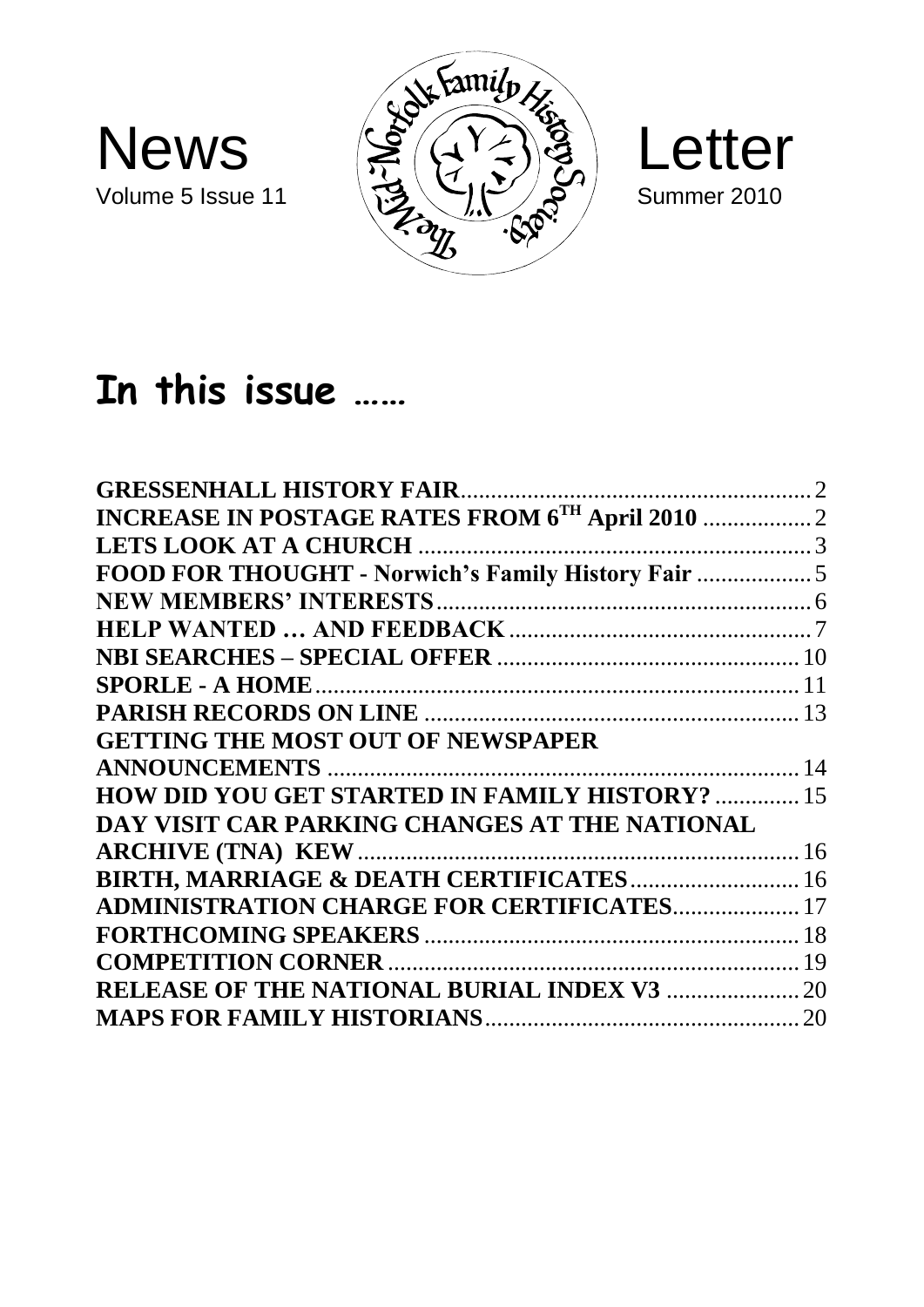#### **A few words from your Editor …**

Thank you very much to everyone who wrote in after the Spring Newsletter, please keep writing, your comments are really welcome. Is there anything you would particularly like to see in the Newsletter? Please let me know.

**Format for Newsletter Contributions** …. Preferably typed using Microsoft Word or Works, or handwritten, then please either:

- email the file to me at [Familyhis@aol.com](mailto:Familyhis@aol.com) or
- post handwritten copy/CD/floppy disk, to me at the address on the back of the Newsletter.

### **Deadline for inclusion in the next Newsletter 21st July 2010**

 *Kate (Editor)*

## **GRESSENHALL HISTORY FAIR**

*This year the Gressenhall History Fair will be on 31st May at the Rural Life Museum. The Mid-Norfolk Family History Society will have a stand and if any member would like to come and help for a couple of hours you will be very welcome. Please see Tom or Sue.*

## **INCREASE IN POSTAGE RATES FROM 6TH April 2010**

On the  $6<sup>th</sup>$  April the postage rates increased. This means that the postage we now charge to send out our publications is …

## **81p per book OR for 3 or more books 65p per book.**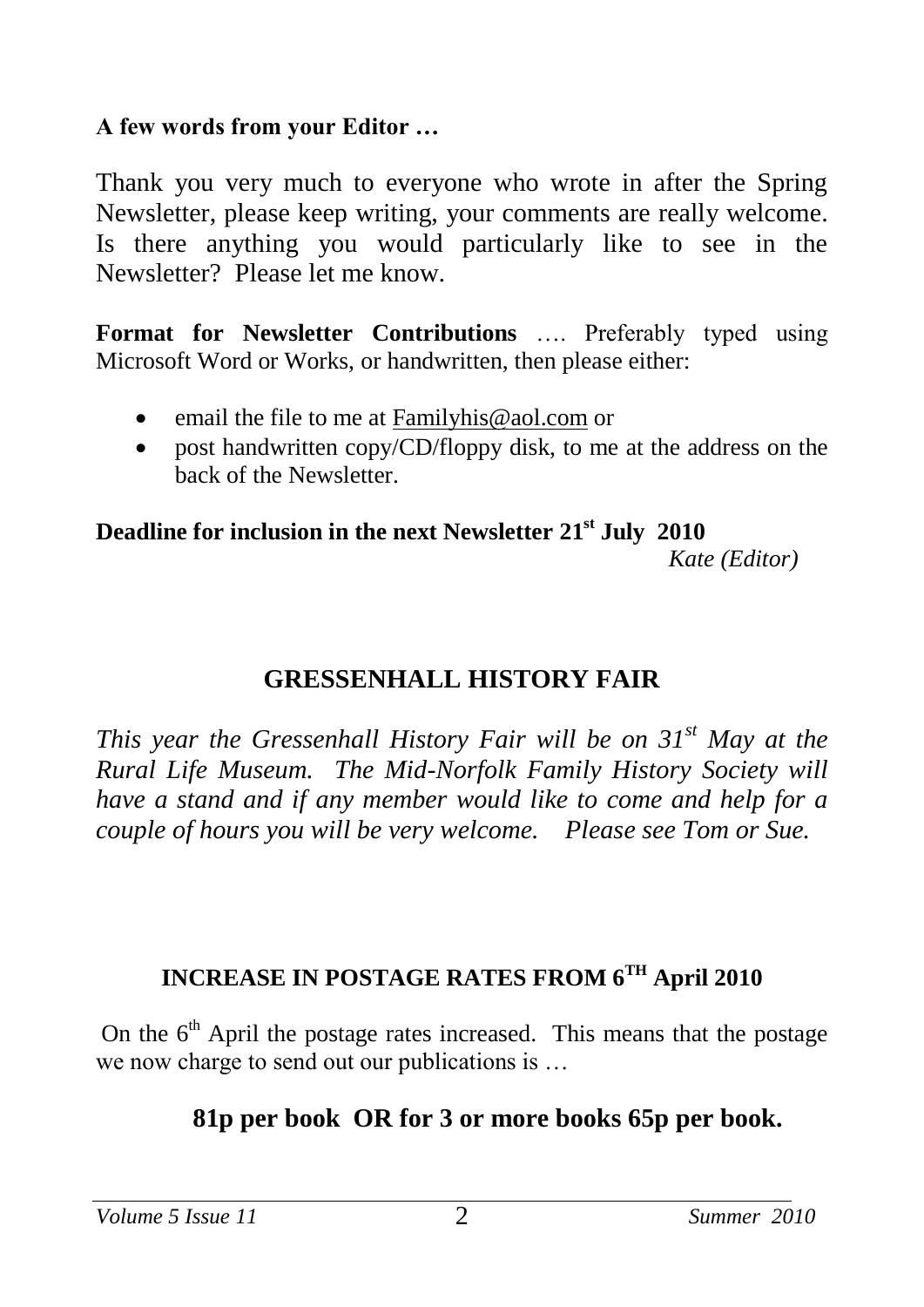

#### **LETS LOOK AT A CHURCH No.58 – All Saints Weston Longville**

Weston Longville owes its second name to the priory in Normandy with which it once had links but it is difficult to hear of this small Norfolk village without immediately thinking of Parson Woodforde whose diaries have given pleasure to so many over the years since selections from them were first published in the 1920s and although we have had many a chuckle at some of the more amusing entries we must confess to never actually having visited his church, an omission which we remedied recently. The Reverend James Woodford (1740-1803) although now forever associated with the county of Norfolk which he made his home was in fact born in Somerset. After completing his education at New College, Oxford and serving for a number of years as a curate in his native county he came to All Saints, Weston Longville, the college living, in 1776 remaining there unmarried (he proposed to a Miss Betsy White who jilted him for a richer catch) until his death 27 years later. Woodforde lived in many ways a quite unremarkable life and would certainly have been long forgotten were it not for his diary which provides social historians and the general reader alike with a vivid portrait of Georgian country life in Weston and the many other Norfolk villages to which he journeyed. The present parish church of All Saints is plain flint on the outside and mainly 14<sup>th</sup> century apart from the tower which is probably a hundred years older. After pausing to look up at the small square tower we enter through the porch at once noticing a large portrait of Woodforde who gazes contentedly in the direction of the altar and look for the list of rectors which goes back to 1290 and which H. Munro Cautley sourly noted when he visited in 1949 omitted the 'E' from Woodforde. As is suggested in the guide, on sale near the door, it is likely that if the good Parson were to come back today he would not recognise much of the interior of his church which was extensively 'improved' in Victorian times although as has been pointed out elsewhere, like many of his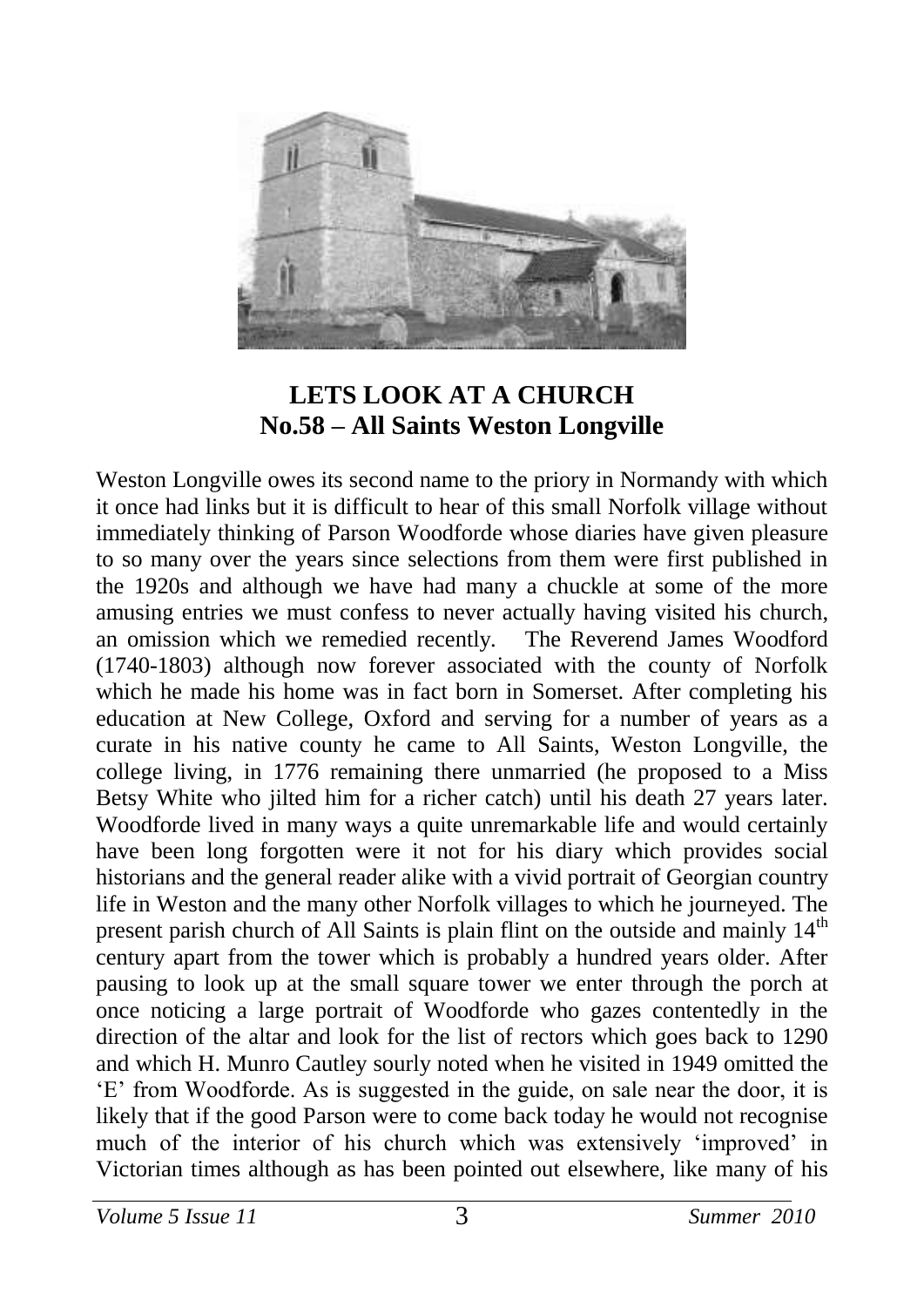contemporaries, he would probably have been unimpressed by medieval art with the church for him simply being the place he worked, cold and inhospitable in winter and a place to be escaped from whenever possible for the relatively greater comforts of the Parsonage. Consulting his diary, we find that Woodforde did not have a very happy start in his new job. The entry for June  $4<sup>th</sup>$  1776 recounts how the parson was up all night with terrible toothache and in the morning sent for the local tooth puller who botched the extraction breaking off part of the root and tearing the gum leaving him in even greater agony. The kindly cleric excused the old man however and gave him half a crown for his troubles – 'he is too old, I think, to draw teeth, can't see very well'. Proceeding further, we take an immediate liking to the font which although standing on a  $13^{th}$  century shaft is modern and completely plain with a simple board cover and matches perfectly the unadorned pillars of its base. Passing an interesting straw model of the church we head for the east end. The central pews have the usual 'poppy heads' and some of the side ones have small doors, a nice touch. Near the organ a stars and stripes flag draws us to a poignant memorial 'in memory of our lost buddies' - aircrew of the 466<sup>th</sup> Bomb group of the United States Army Air Force who in the last two years of WWII flew B-24 Liberators from what is now the Bernard Matthews turkey farm in nearby Attlebridge and during that period lost 47 of their aircraft in action. The beautifully painted  $15<sup>th</sup>$  century rood screen with its twelve apostles each bearing his traditional emblem is a great glory of All Saints which unlike many East Anglian churches escaped the Puritan iconoclasts of the 1640s. We end our visit with the impressive Memorial Tablet to James Woodforde proudly topped by the family crest a nearby tile indicating his place of rest which he shares with a number of other incumbents. All Saints, Weston Longville is not the easiest of churches to find but well worth the effort.

The original parish registers are held at the Norfolk Record Office (Cat. Ref. PD92) and comprise Baptisms 1660 – 1877, Marriages 1660 – 2005, Burials 1660 – 1928 and Banns 1756 – 2004. Microform copies cover the same dates with the exception of Marriages which end in 1990 and Banns in 1903. Archdeacon's and Bishop's Transcripts start earlier in 1600 but end in 1882, 1837 and 1882 for Baptisms, Marriages and Burials respectively. The Parish Chest items are mainly from the 20th century but do include Overseer's accounts (including rate assessments) 1733 – 1778, a Population questionnaire 1700 – 1801, an Ordnance Survey of Weston Longville (Scale 6in to 1 mile) 1883, a Tithe map and apportionment 1841 and the Vestry minutes 1847 – 1914.

*Roderic & Denise Woodhouse*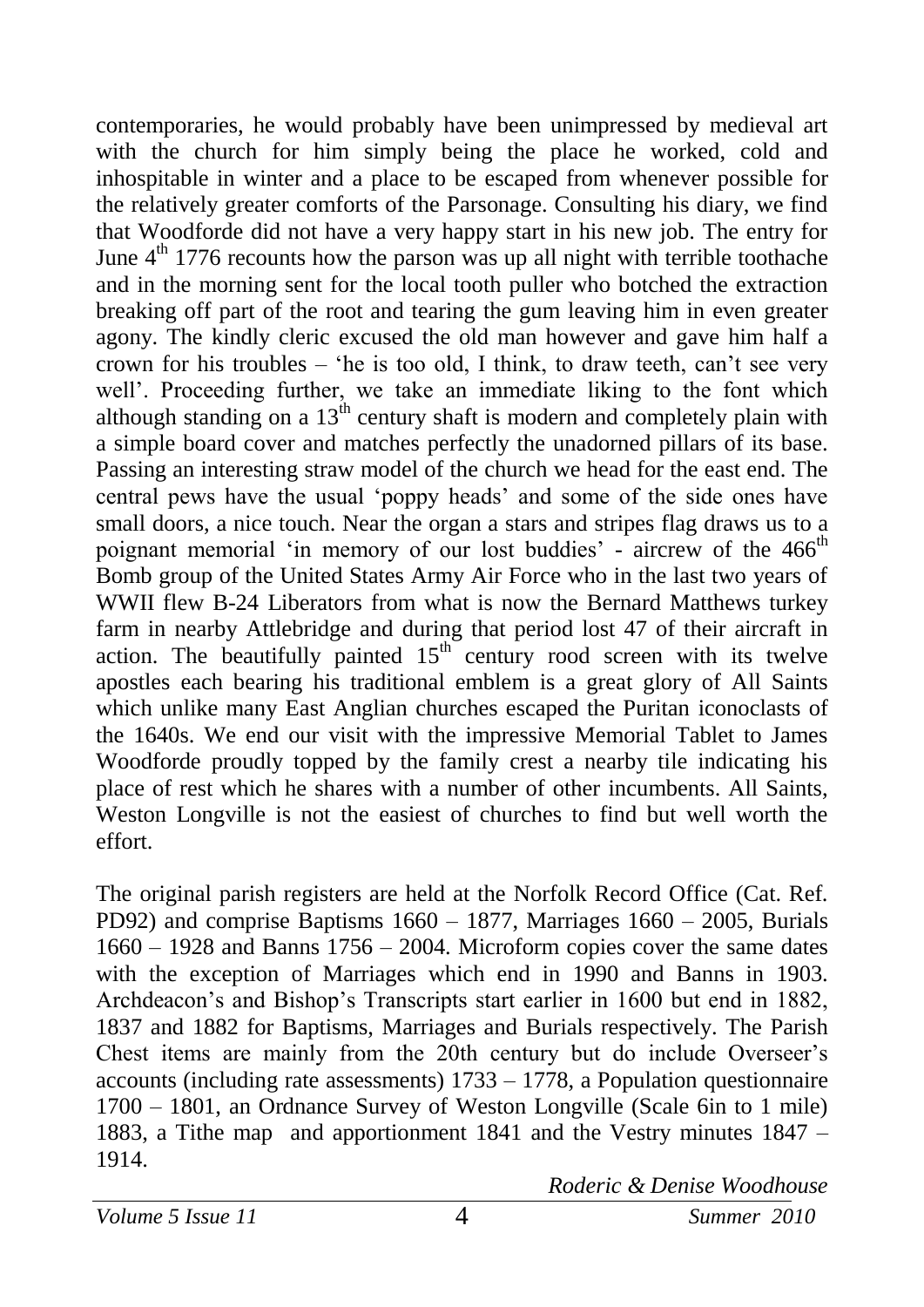## **FOOD FOR THOUGHT - Norwich's Family History Fair**

On Sunday 28<sup>th</sup> March the Society had a table in St Andrews Hall, Norwich for the annual East Anglia Family History Fair.

Most of the usual trade stalls were represented and several family history societies were in attendance. By ten o'clock our display was ready but, unlike previous years, there was no queue at the door waiting to get to grips with the goodies inside. Unfortunately, that set the scene for the rest of the day - *talking amongst ourselves,* while waiting for the next custome, became the norm. To be fair, we did meet some of our members and regulars who always pay us a visit and we were able to give advice to a number of people. But at the end of the day, we had put in a lot of effort for what seemed very little reward

I had plenty of time to wander around and speak to other stallholders regarding the poor attendance. As it was a nice day, not too hot and not too cold or wet, the weather could not be blamed. Several thought that putting the clocks forward might have had a bearing on the lack of early starters. It was suggested that more might have attended had there been lectures to supplement the stalls. However, after talking to the organiser this was clearly not financially viable. I don't know what the cost of hiring St Andrews Hall is, but I would suspect considerable. To make it a good show, the organiser needs a lot of stalls, with a wide variety of goods and/or services. His problem is, how to keep the stall holders fee reasonable, making it worthwhile for them to exhibit, and keep the admission fee as low as possible, to encourage the public to attend. At the end of the day, he has to re coup his costs.

Was the event well advertised? Again the organiser said it was in the local paper and in the family history press. I hadn't seen it but later I searched *Family Tree* and there, under *Diary Dates*: 28 March (which I hadn't read) was 'East Anglia Family History Fair 10am- 4pm, £2, with full address of venue'. *The Eastern Daily Press* in their *What's on Guide* repeated the advert verbatim. Perhaps neither was sufficient to catch the public eye, but as £100 spent on a bolder advert needs 50 more paying customers through the door, it becomes a difficult balancing act.

*Volume 5 Issue 11* 5 *Summer 2010*

'Old hands' know what to expect at a family history fair but maybe those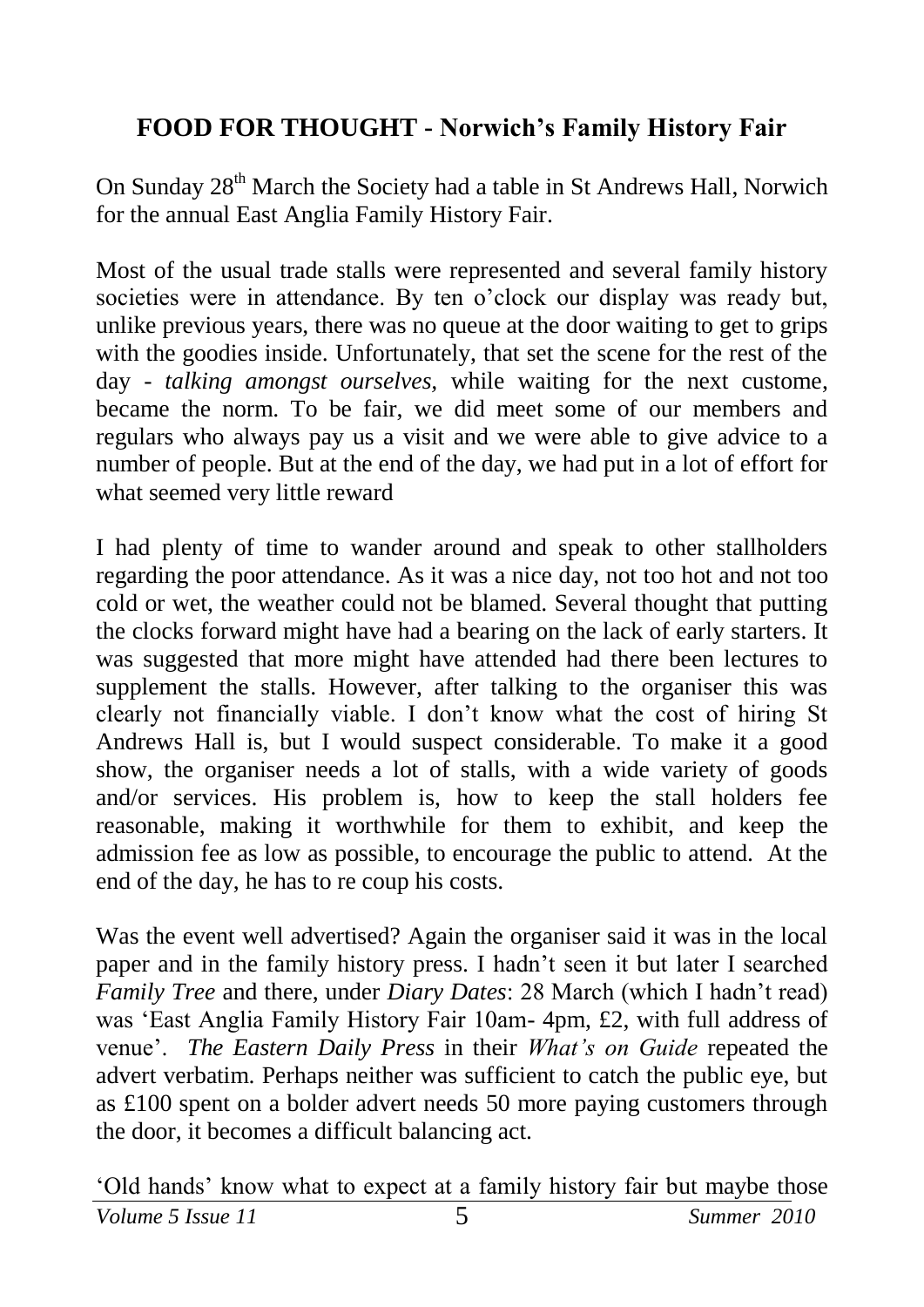newer to the hobby don't. Perhaps today's family historians are not interested in finding out what might be available. Personally, I think that there are many people interested in family history only when it can be produced on the PC monitor. Part of the joy of family history research, used to be getting out and about and meeting people, a sociable pastime. Maybe, the Family History Fair in this remote corner of England has had its day. *Tom Garland*

#### **NEW MEMBERS' INTERESTS**

The following new members are welcomed to the Society. Their interests may be found in the 'Members' Interests Directory 2010.

 $713 - Mrs A Bxxxx$ , -----, -----, -----, ---- --------@-----  $714 - Mrs S Axxxx$ , ----, ----, ----, ----, ----715 – Mrs K Bxxxx, -----, -----, -----, ---- --- -----@----- 716 – Mr D J Hxxxx, -----, -----, -----, ---- --- -----@----- 720 – Ms G W Lxxxx-Axxxx, -----, -----, -----, ---- --- -----@----- 721 – Ms H M Axxxx, -----, -----, -----, ---- --- -----@----- 722 – Mr A Rxxxx, -----, -----, -----, ---- --- -----@----- 723 – Mrs N Jxxxx, -----, -----, -----, ---- --- -----@-----

**Brian Pxxxx's interests were published in the Spring Newsletter, apologies to Brian for the error in his email address …**

No 719, Mr B. Pxxxx, , -----, -----, -----, ---- --- Email: correct address -----@-----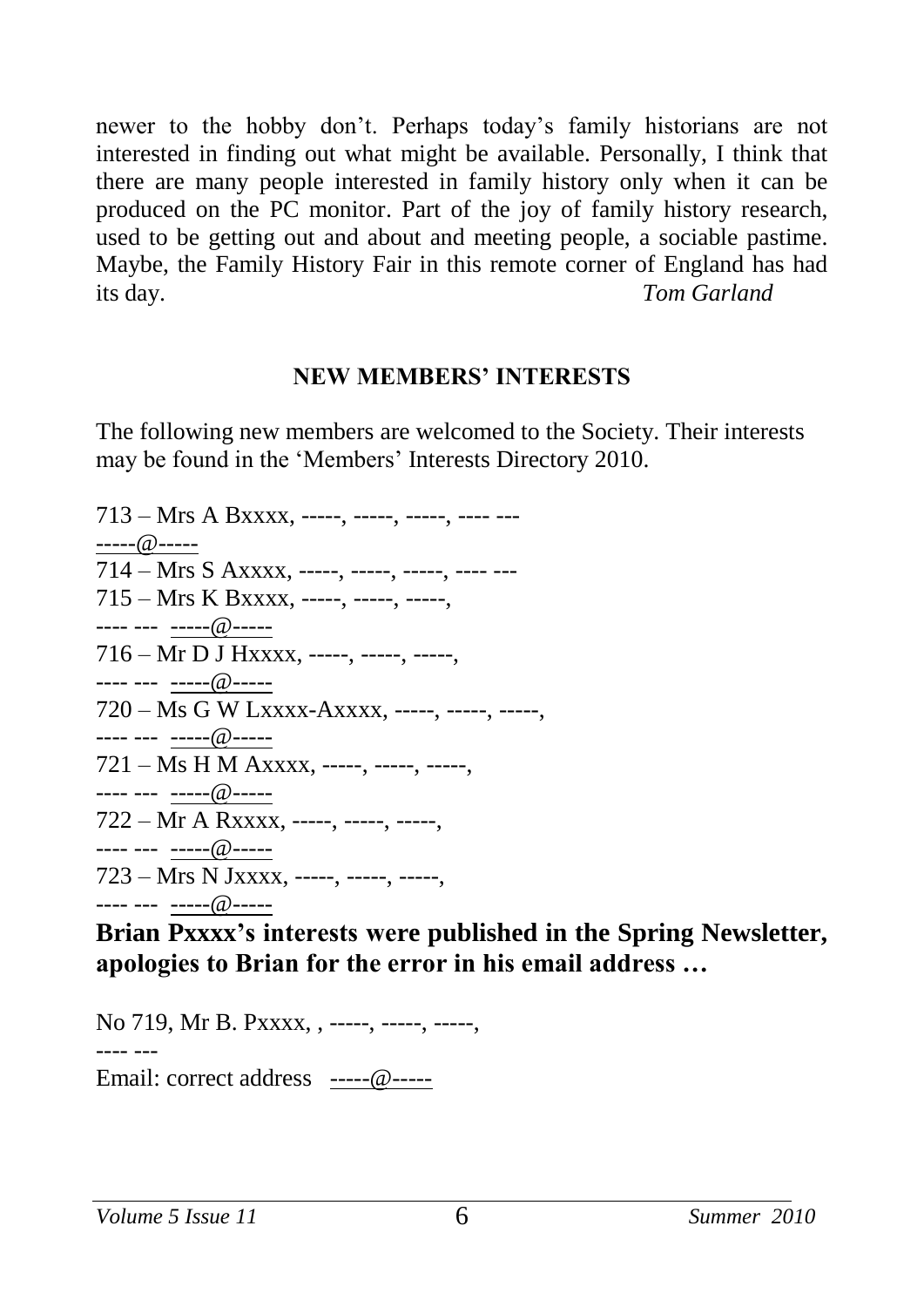## **HELP WANTED … AND FEEDBACK**

Please can anyone help Sue Harris with her queries ….

… I have two great uncles who were in the Navy during WWI. I have obtained their naval records which show which ships they served on but to date have been unable to ascertain where these ships went during the war and what they were doing. Obviously if I knew where the ships were when my ancestors were on them then I would have a better idea of what these men did during the war. I've searched the internet and have found details of when the ships were built, their weight etc but not where they were and what they did during the war. Is there anyone who can recommend a website or book to assist.

… I have recently been looking at a couple of indentures dated in the 1660s and was rather surprised when they quoted the year of the king as being the twentieth year of King Charles II for 1669. This appears to mean that Charles I who was beheaded in 1649, was immediately followed by Charles II and that he reigned throughout the 1650s, disregarding the period of Cromwell when there was no monarchy. I had assumed that they would count the years of Charles II reign with effect from when monarchy was restored but this does not appear so in the two examples I have looked at. Is anyone able to advise whether this was the norm or was the scribe of these two documents a strong monarchist?

#### *(If you can help please contact Kate (Editor) details on back page of the Newsletter)*

*I apologise to Clare Blake, I made an error when typing her email address. Clare's query is reprinted below with the correct email address…. Kate (Editor)*

Clare Blake from Sutton would be interested to hear from anyone who has any information about the **Barnham Broom/Brandon Parva** area, she has traced her family back to 1746 in and around the area and would enjoy reading about farming and other interests which went on there, so if you can help with any information on Barnham Broom/Brandon Parva please email Clare on rwbcmb@btinternet.com or contact Kate.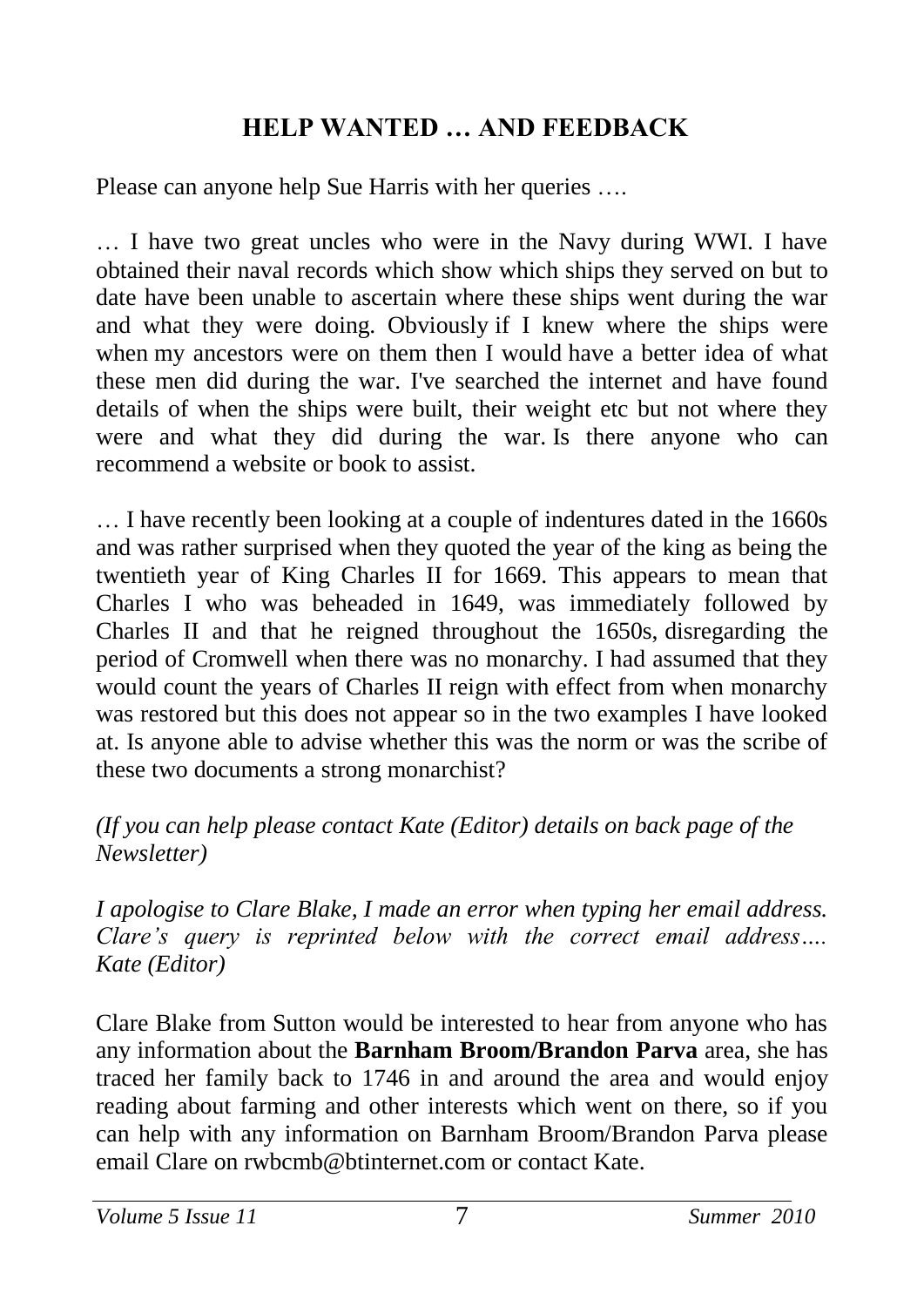**In the last edition of the Newsletter Tom asked for help in identifying the 'spear like' object on a headstone in North Elmham churchyard, we had plenty of help on this one … thank you Bob Andrews and Colin Stevenson**

THE SPONTOON - A Question Answered & Another Asked



 In our Spring Newsletter I requested help with identifying the spear-like weapon on a headstone in North Elmham churchyard.

Meantime I had taken a photograph of the stone to the Norfolk Regimental Museum in Norwich where the weapon was identified as a halberd, but their examples all had axe-like heads.

The response to my Newsletter request for help was not overwhelming, I had but one

answer (thank you Bob Andrews), and that was all I needed, for it provided the vital clue. It would seem that the weapon on the headstone was a development of the halberd, known as a spontoon. This was carried by sergeants to align men on the parade ground, on the battlefield and, as a last resort a weapon. Bob also mentioned a well known picture (above), of the 9<sup>th</sup> Regiment of Foot's Colour Sergeant, protecting the colour with his spontoon (a picture is better than a thousand words). I went on to discover quite a lot more before loosing patience with the inevitable Google diversions into American usage. Would you believe even the native American Indians had spontoons?

Thanks to Bob, Norfolk Regimental Museum, and of course Google most of my questions were answered but why is it that solving one question invariably creates another? During the Napoleonic Wars (1793-1815) with widespread use of cannon and musket; I find it hard to believe that there was a place for, what is effectively, a pike. The spontoon was on an 1808 headstone so it was obviously in use then and the colour sergeant picture is dated 1812. Is there an expert out there who can tell me when the spontoon was introduced and when it ceased to be part of the British Army's standard issue armoury?

*Tom Garland*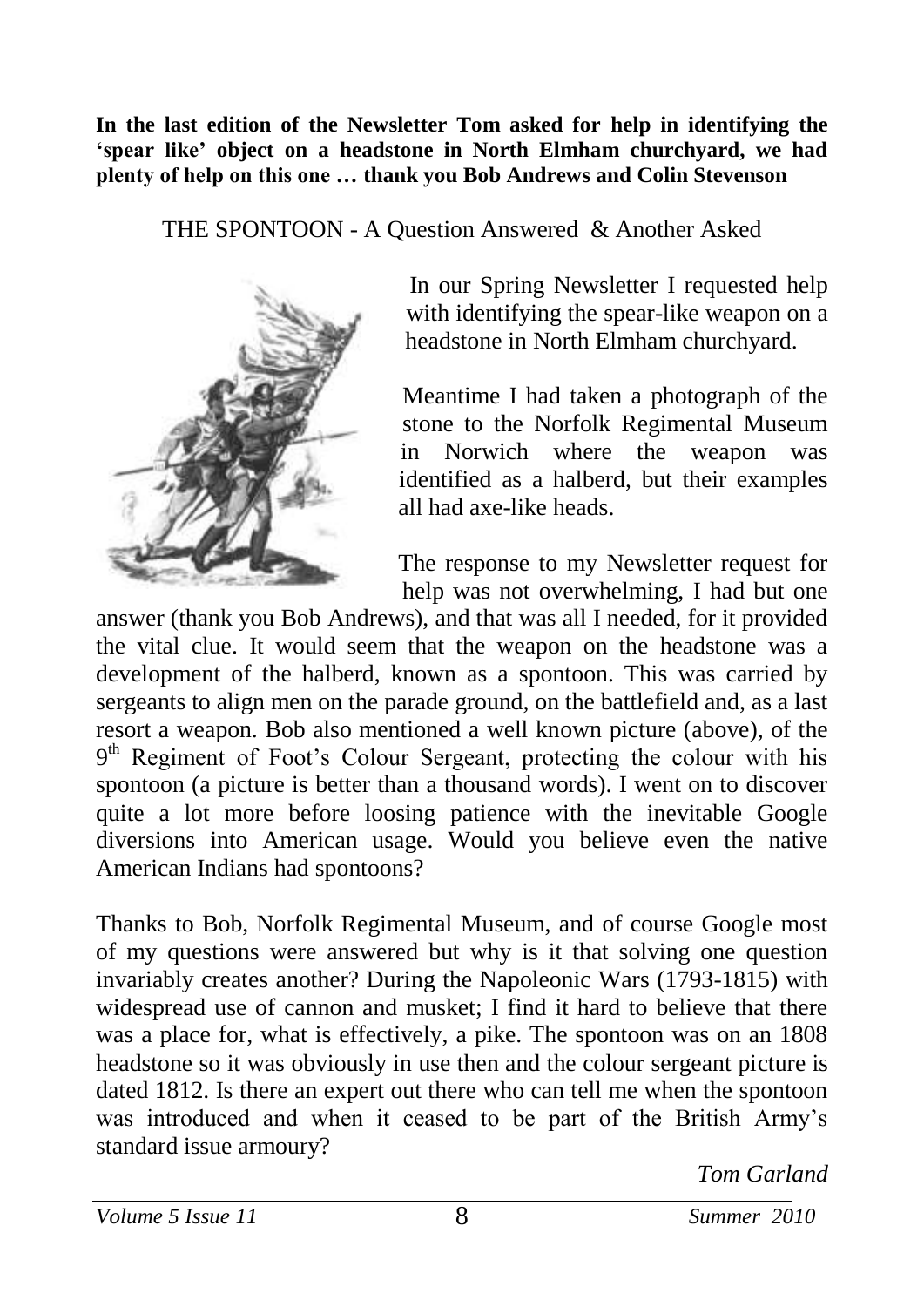PS. According to an article in a back issue of Family Tree Magazine, by Iain Swinnerton, the familiar sergeants three-chevron arm badge was introduced in 1803. However, the rank of Colour Sergeant was not introduced until 1813 and his badge of rank was originally cross swords over a single chevron as shown in the picture. However, the painting is dated 1812! Why can't anything be straightforward?

#### **Also in the Spring Newsletter a question was asked about Nonconformist or Roman Catholic places of worship …**

Shirley Howell from Norwich recommended the book … "Halls of Zion - Chapels and Meeting-Houses in Norfolk" by Janet Ede, Norman Virgoe and Tom Williamson pub. 1993 by the Centre of East Anglian Studies. ISBN 0906219 35 3

Shirley is not sure whether it is still in print, but suggests it may be available in inter-library loan and in the Heritage Centre in The Forum in Norwich.

#### **Christine Peach from West Sussex has asked for help …**

I am trying to find the name and street address of a poultry farm in the small hamlet of Ivy Todd near the village of Necton which itself is near Swaffham.

The farm was run, during the 1920s and 30s by my Aunt and Uncle. He was Henry Richards POTTLE, known to family and friends as Dick but on all electoral rolls, trade directories etc as Henry POTTLE. My aunt was known as Dolly. Electoral rolls, trade directories etc just give the address as Ivy Todd.

My aunt and uncle's marriage was one of the casualties of WW2 and I believe that the farm was sold during the war.

45 Oak Hall Park, Burgess Hill, West Sussex RH15 0DH e-mail [chrismohr@btopenworld.com](mailto:chrismohr@btopenworld.com) *(or contact Kate – Editor)*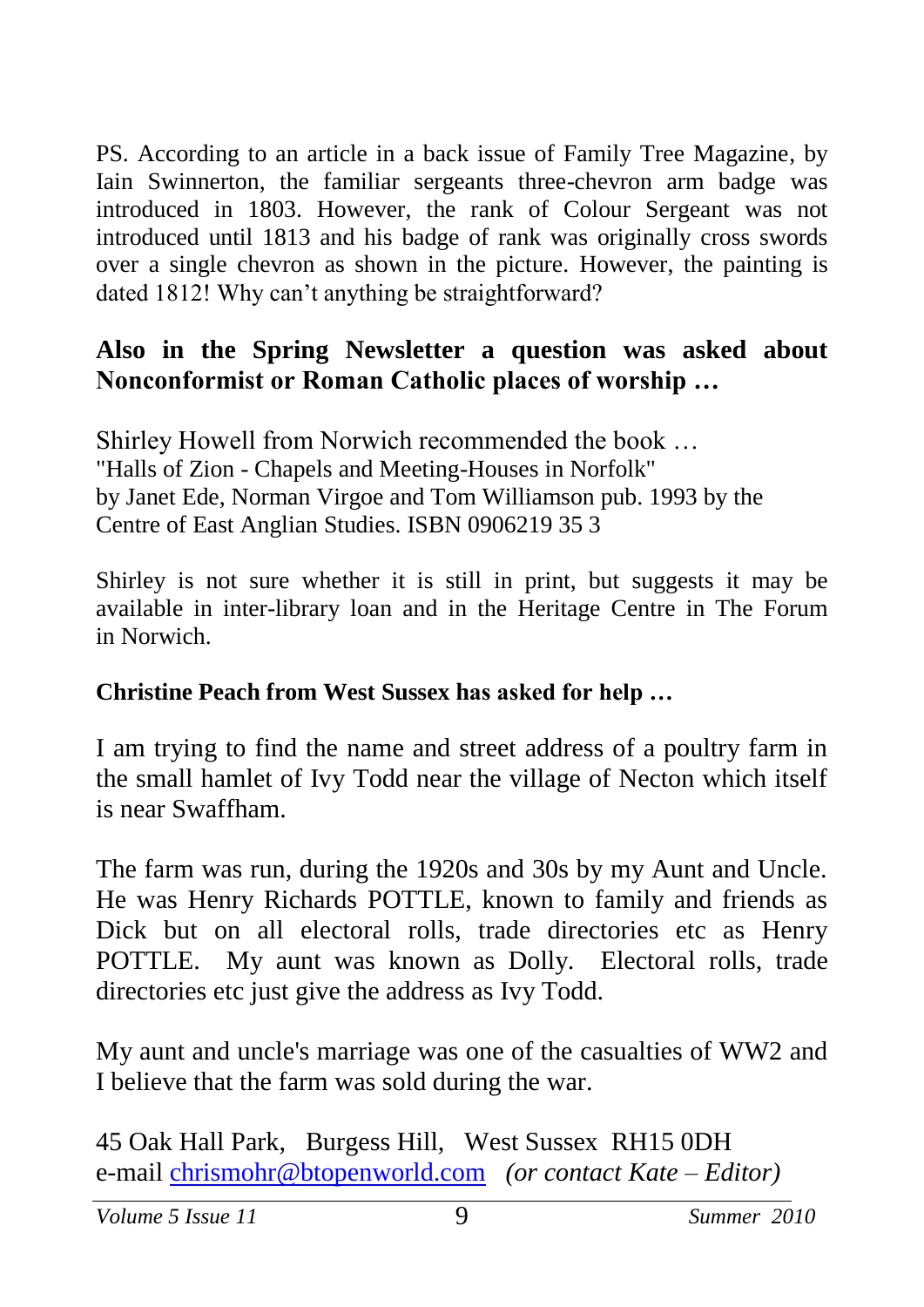## **Family Tree Magazines …**

Pat Skittrall has a large quantity of back issues of Family Tree Magazines (1985-90 and 1995-2005). If you would like some, or all, please contact Pat – address, phone No. and email on the back of the Newsletter, to make arrangements for collection.

## **NBI SEARCHES – SPECIAL OFFER**

*During the month of June 2010* National Burial Index (NBI) searches carried out by Mid-Norfolk Family History Society will be free to Society Members under the following conditions:

- Applications will be accepted by post or email but the results *will be sent to you by email.*
- Applies only to applications *received during the month of June 2010*.
- You may request searches of any number of names.
- If you want the results by letter then the normal charges will apply (£1 per name for members).

Search requests to me please ... [familyhis@aol.com](mailto:familyhis@aol.com) or if by letter, to my address, which you will find on the back cover of this Newsletter.

*Kate Easdown*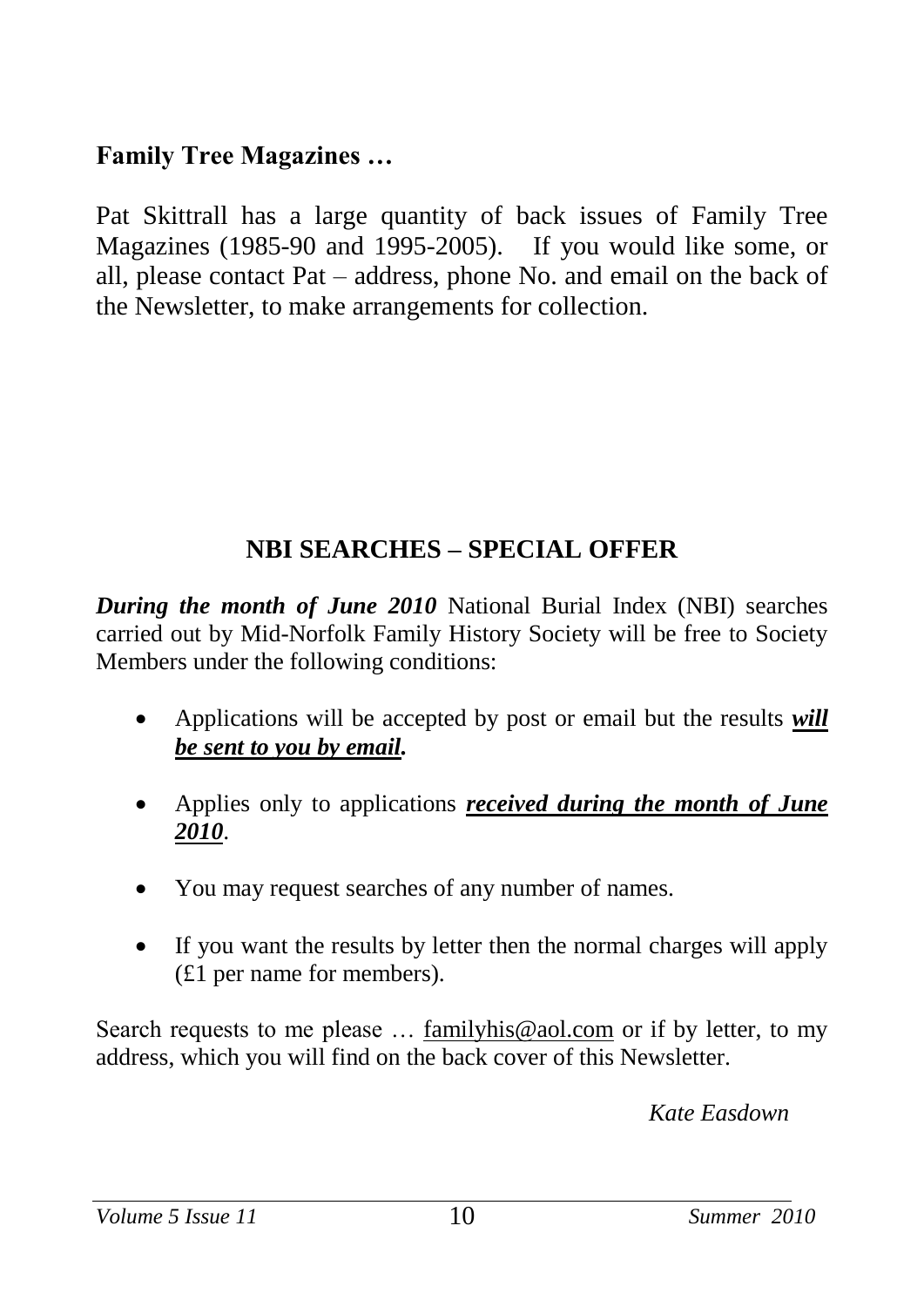## **SPORLE - A HOME**

*Ray Harrowing's story of his home is, I believe, what family history is all about (Kate) …*

A sense of home (the German concept of *Heimat*) is often just as important as a sense of family or heritage. The following is as much about one as about the other.

I was born in August 1939, the first child of Jack and May Harrowing, who at that time lived in Narford, just across the way from grandparents Jabez and Martha, who later moved just down the road, where they lived until the 60's. My grandparents had been married in Weasenham St. Peter, Jack and May in Swaffham. We moved to Sporle in 1944, by which time there were three children: Doreen and John were respectively two and four years younger than me; later David, Paul and Anne were to follow.

The war had not really touched our family in Narford. We had played host to many soldiers who were encamped in the woods and fields nearby or who used the area for battle practice, and they were very grateful for Mum and Dad's generous hospitality. In Sporle, again, the war seemed to come mainly from the radio receiver, and our first experience of anyone from Germany was the POW, employed on one of the farms nearby, who would come and do a stint in Dad's garden.

I started school in 1944, joining the Infants' class which was based in a small room at the back; all the rest were in a larger room, which was divided by nothing more than a curtain. In this room everyone, from the age of about seven to 14 or 15, was taught in one of two classes, Mrs Newton, the Head Teacher, having charge of the older group and Miss Gibbons the younger. Mrs Newton left in about 1947, but my teacher, in the lower class, was still there in 1950; she coached two of us to good effect in that we both passed the 11-plus that year, and went to Grammar School in Swaffham.

Mr. Boast came as Headmaster to replace Mrs Newton. A highlight of his time, for me, was a trip to London to see the Houses of Parliament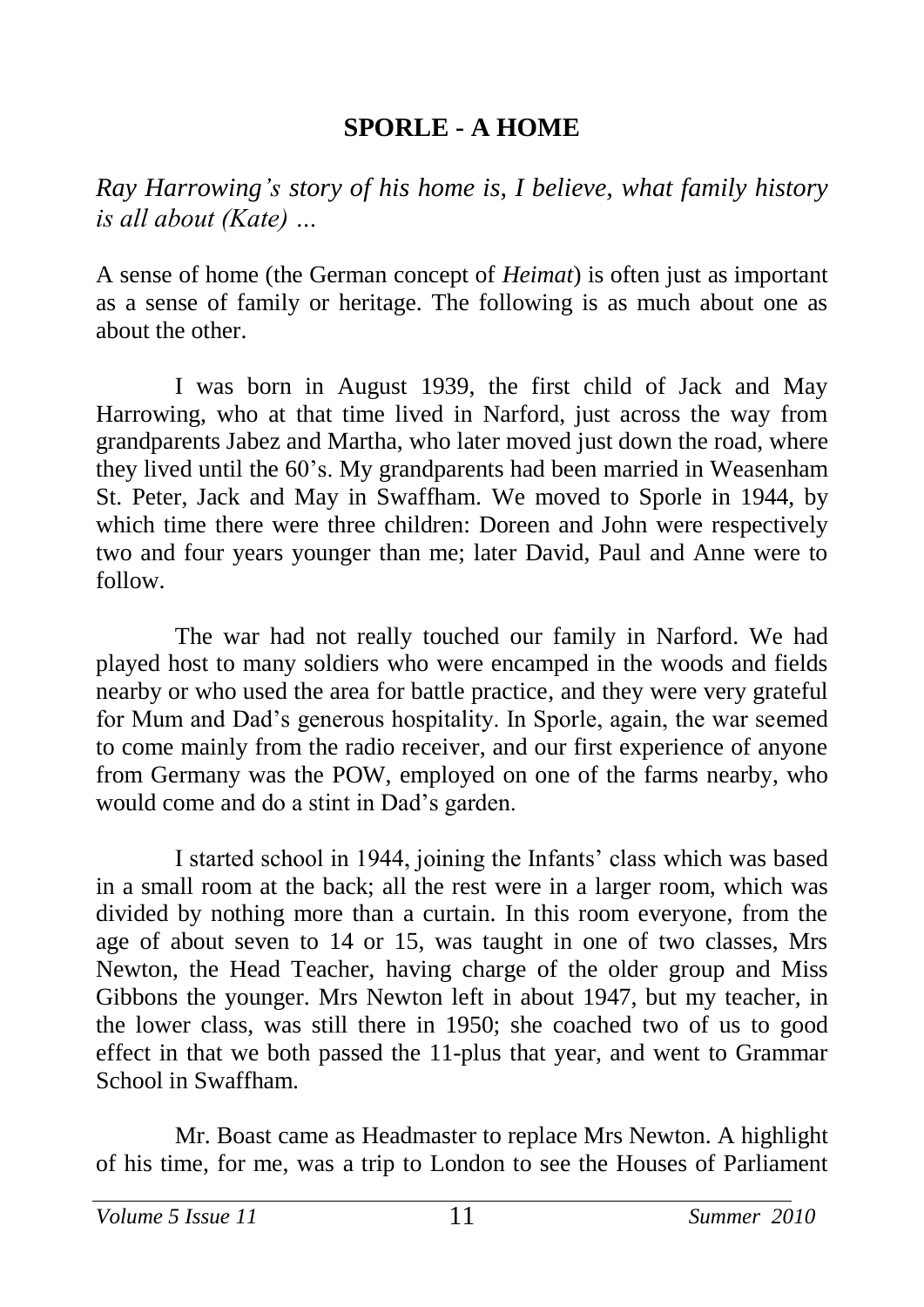and to meet our MP, Sidney Dye. This was 1948 or 1949, and was my first visit to London, to be followed later by ten years' residence there.

To return to Sporle: From my first day I walked to school with my guide and protector, Margaret Ayton, who lived close by with her parents and sister. We would pass the Post Office, which also sold newspapers (where I bought my copy of the very first issue of the "Eagle" comic), and Applegate's shop next to the Chapel, often straying across the road to the "dyke", where we would sail rudimentary ships over its fast-flowing waters or catch the sticklebacks that lived there. In those very early days at school we actually wrote on slates in class – well, after all, there was a war on!

For almost all the time that we lived in Sporle, Dad worked on Sidney Dye's farm on the A47, driving horses and tractors, caring for bullocks, and doing all the jobs necessary on a mixed arable and cattle farm. They were good friends, and Dad's work for Sidney at election time was given freely and enthusiastically. Dad was a staunch member of the NUAW, and was active in the local branch.

My parents' main interest was the Chapel; both Dad and Grandad were Methodist local preachers, and Dad was very much involved in the running of Sporle's chapel and the Swaffham Circuit. Ours was part of the network of Sunday Schools in all the local chapels, and we regularly had sports days, as well as the annual round of Anniversaries, when, after putting on the event at one's own chapel, the best "acts" would travel around the Circuit for special combined weekday "performances". Harvest Festival was another highlight of the year; after the Sunday services, at which there would be the usual sumptuous display of fruit and veg., came the Monday evening auction of produce for Chapel funds.

One of the things that my parents enjoyed was to entertain visiting preachers to meals on a Sunday. Our modest Council house was quite often the destination for the Chairman of the East Anglia District or some other notable personage. Chapel provided us with an extended, close-knit circle of friends. Aunt Rose, my mother's sister, was one of these; she and her husband, Frank Goward, had built up a chicken farm further up The Street and had built their bungalow, "Crimond", overlooking the road. It was at Rose's home that we watched the TV broadcast of the Coronation in 1953.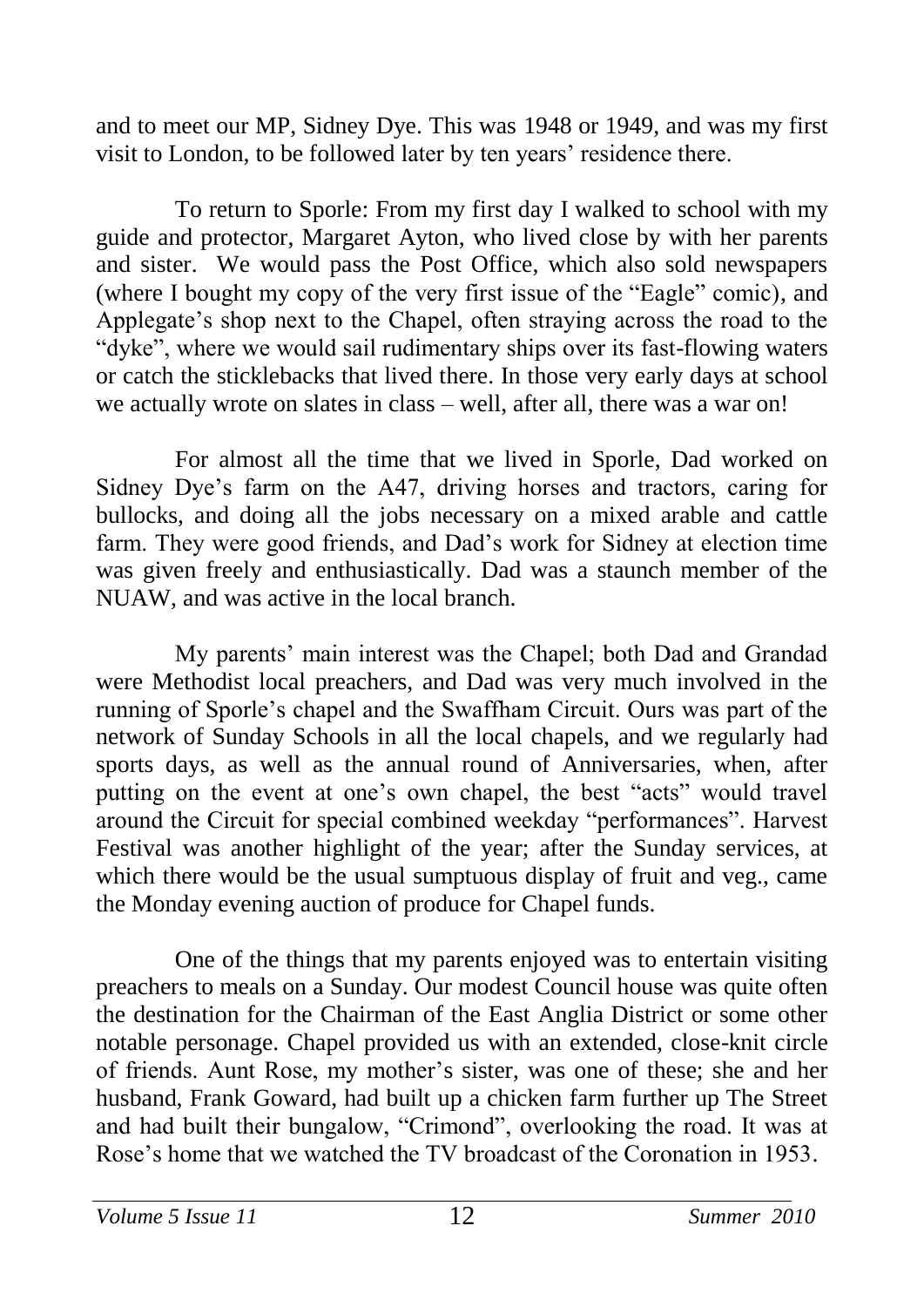Quite early on I was persuaded to take up music, and I was taught to play the piano by one of those Chapel friends, the then organist, Mrs Brighty. I'm afraid that this didn't get me to any great proficiency at the time, but later I took it up again and in due course became organist at Westacre chapel. Mrs Brighty's son, Ray, then taught me to play the violin. I made many visits to Ray and Ruby's cottage over two or three years before transferring to a teacher in Swaffham. These two friends, with my mother, engendered in me the love of music that remains to this day.

For my brothers and sisters and me in those days, Sporle was a pretty safe place, with many opportunities for play and exploration. We wandered the hedgerows and, according to the season, carried home armfuls of primroses, cowslips, bluebells and violets, or returned with baskets of blackberries for jam-making. The hedges were dotted with trees tailor-made for climbing (although Dad was sometimes called to the rescue!). Our house backed on to meadows, the venue for the many games that we played. The garden, too, besides housing several generations of pet rabbits, was a place of adventure; every autumn, after vegetables had been harvested, it was our aim to dig down to Australia!

We left Sporle to return to Narford in 1953, but this was not to be the end of the family connection with the village; my parents retired to a bungalow there in 1970, and this became a frequent rendezvous for the family. My sisters were both married at the Chapel, and later still both parents were buried in the Churchyard, so Sporle continues to be a place of pilgrimage. *Ray Harrowing*

## **PARISH RECORDS ON LINE**

THE Family Search website has put some parish records on line as images of the original.

Go to [www.familysearch.org](http://www.familysearch.org/) Hover over Search Records and then click on Record Search Pilot Click on Browse our Record Collection Select Europe Choose Norfolk Church of England Parish Registers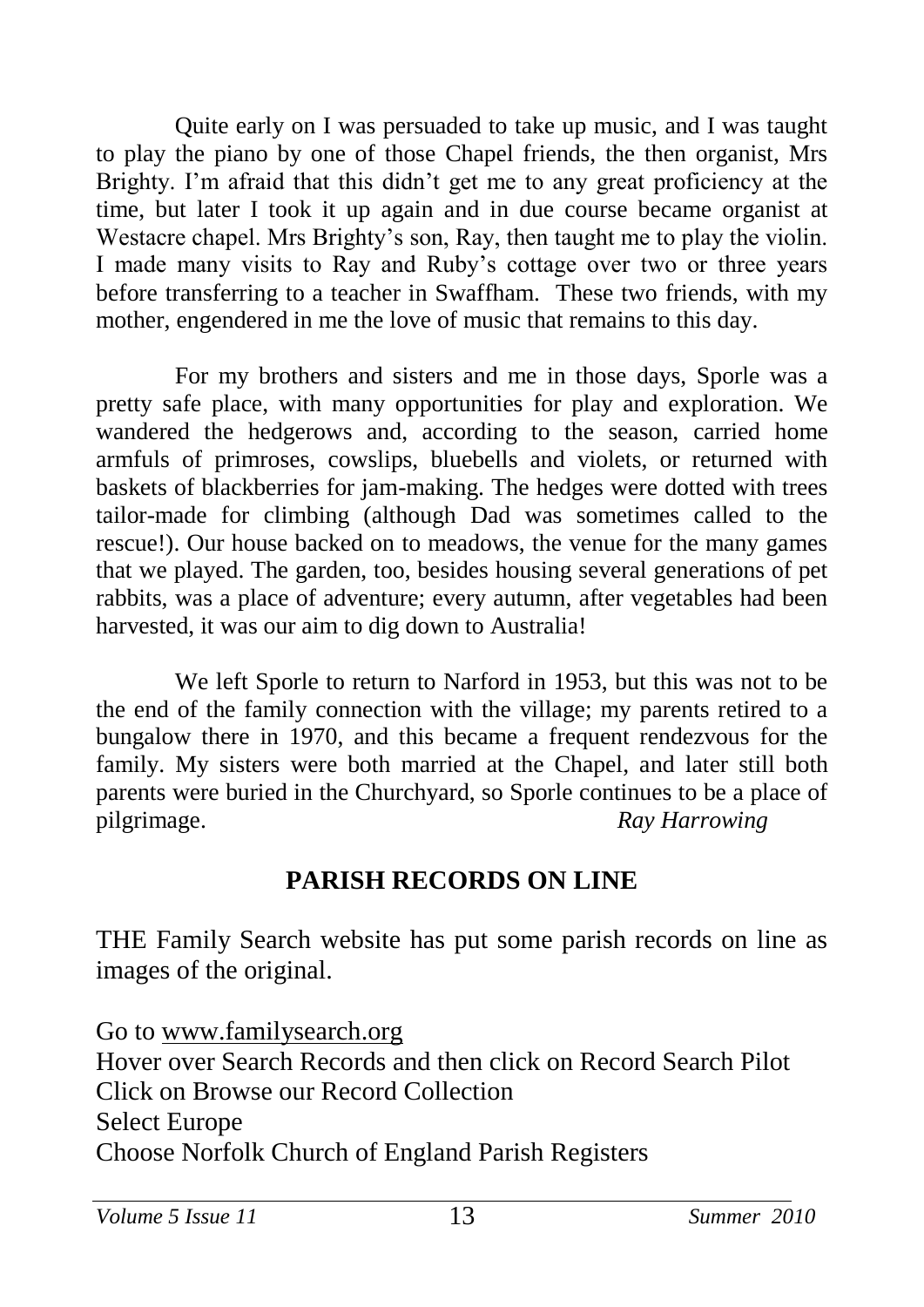#### **GETTING THE MOST OUT OF NEWSPAPER ANNOUNCEMENTS**

Thanks to MNFHS member Sue Harris who told me that if you have a Norfolk County Library ticket you can search the *Times* from 1785-1985 and numerous  $19<sup>th</sup>$  C. newspapers on-line at home, I have found lots of useful local information. I am sure other members have done so too, even though the Norfolk newspapers have not yet been included.

Recently, looking for mention of Arthur Ruston, of Rookery Farm, Etling Green, whom I knew from the census came from Chatteris, Cambridge, I found the announcement of his marriage was published in three newspapers (in addition no doubt to the Norfolk ones on microfilm at the Norfolk Heritage Library). It was evident that one should never assume such announcements will be identical:-

The *Pall Mall Gazette* 8 October 1878 said Arthur son of Mr Arthur Ruston of Chatteris had married Hannah B.I. daughter of the late Mr Edward Wilson of Doddington, Cambs on October 3rd. The *Bury & Norwich Post* of the same date explained that Arthur was the elder son and Hannah the younger daughter and gave her full name as Hannah Bedford Ingle. The London *Standard* 9 October gave all the previous details with the additional information that the marriage took place at Doddington parish church by the Rev. G.E. Walker.

If you haven't used this web-site yet, I do hope you try it and find it as interesting and useful as I do. [Norfolk County Library Home Page, click left on Norfolk On-line Reference Library, click on Arts, Entertainment and the Media, click on Norfolk On-line Reference Library Newspapers, click on 19<sup>th</sup> Century British Newspapers or Times Digital Archive, enter your library card bar-code and hey presto!]. Perhaps the MNFHS and other Norfolk family history societies can persuade Archant Newspapers to allow their microfilms of Norfolk newspapers to be computerised for use on-line at home via Norfolk County Library Service – what a boon that would be.

*Joy Lodey.*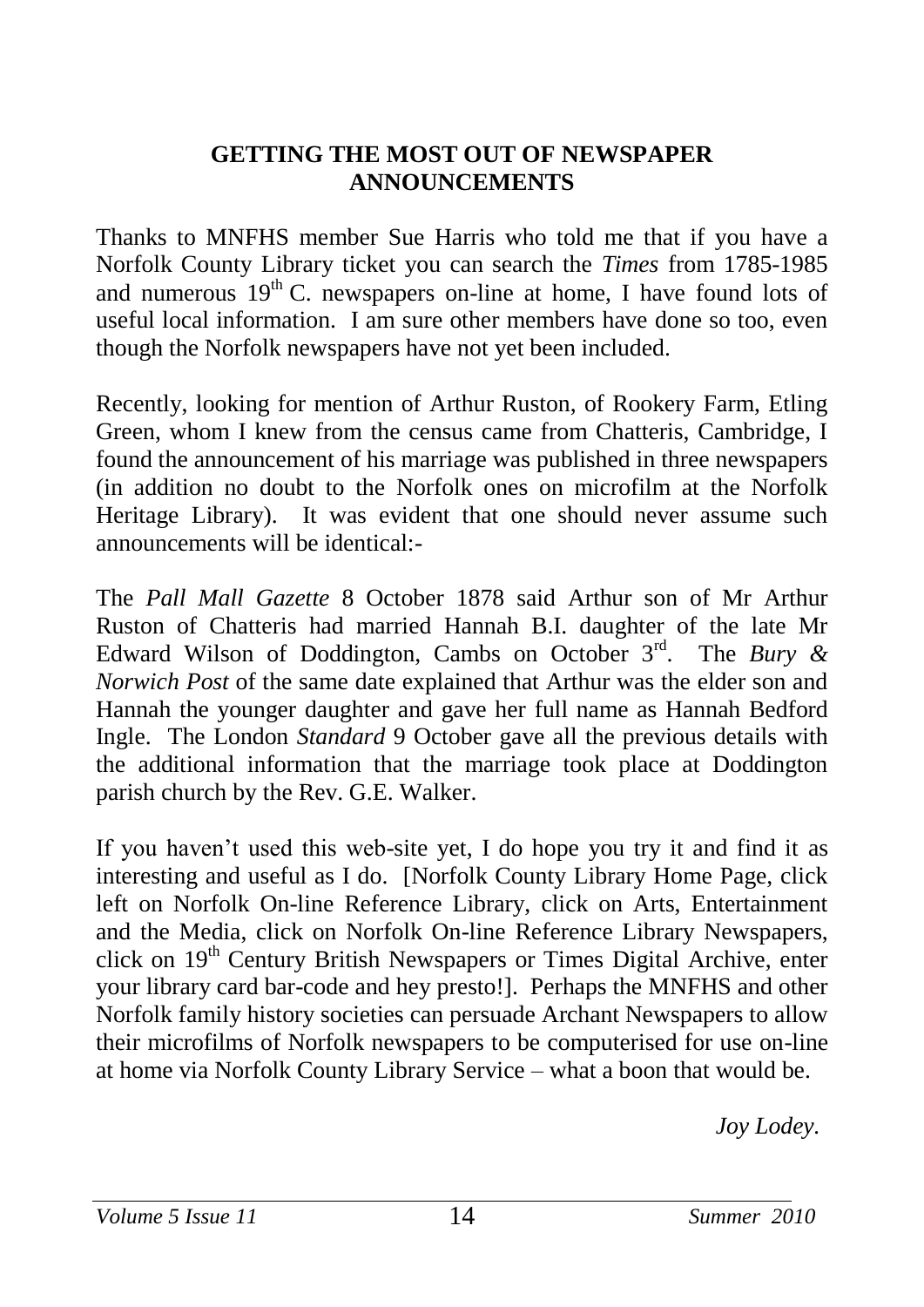## **HOW DID YOU GET STARTED IN FAMILY HISTORY?**

Thank you to Gerald Warnes …

My interest in "Family History" started because my father never ever spoke of his father to us, and we therefore knew nothing of "Granddad Warnes". My first line of attack was a visit to the Records Office at County Hall in Norwich, I had heard from another family member that at some stage my grandparents had been in the Workhouse. Knowing that grandma was born and lived at Norton Subcourse as a child, my interest was drawn to the Admission & Discharge records of the Lodden & Clavering Union.

I discovered that my grandfather, Henry Warnes b.1867, his wife (my grandma) Alice Warnes, b.1876 and three of their six children had been admitted to the Heckingham Workhouse on 7th November 1913. In the February following my grandfather was admitted to the hospital, and in the April my grandma gave birth to another son (my father), my grandfather remained a very sick man and died of Consumption in the workhouse on his birthday April 29th 1918. On December 7th 1918 they were discharged at the request of my grandma, but there starts another story.

So it became clear to me why I heard nothing about father's father, he could have known little or nothing about him, and I often wonder if he would have believed what I now know had I had the chance to discus it with him, I doubt it.

And also to Margaret Marshall …

John Emms – famous Norfolk artist – well, I was always being told I was artistic so we must be closely related …..

Ten years on I still can't find any connection but I discovered my Norfolk roots (Dereham area) going back to 1765 and I am now trying to make sense of several John Emms' 1700-1800 in the Mid Norfolk area!

*Thank you both – can anyone else add their experience? Please write to me if you have a story. Kate (Editor)*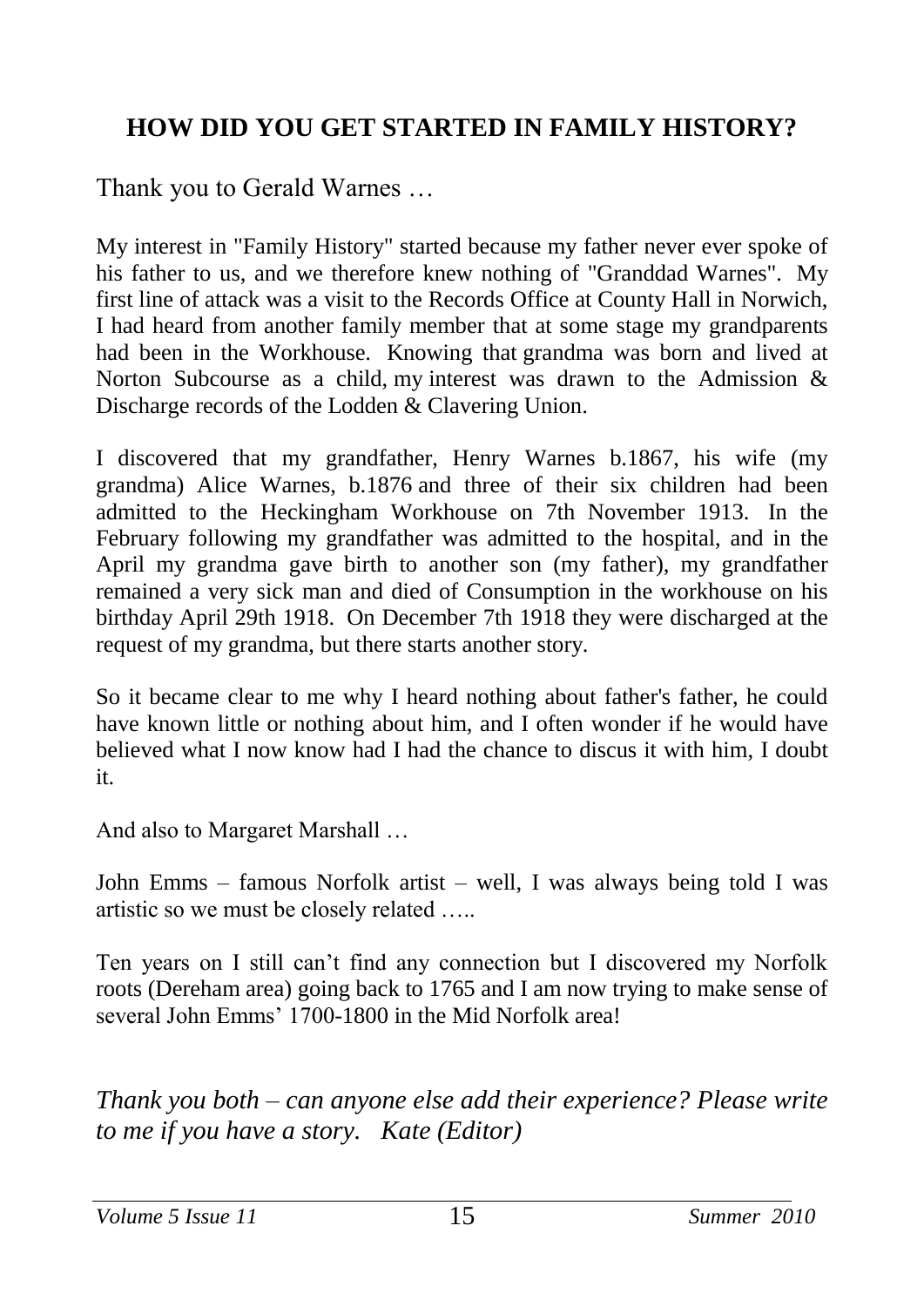## **DAY VISIT CAR PARKING CHANGES AT THE NATIONAL ARCHIVE (TNA) KEW**

A new car parking scheme at the TNA Kew will be introduced from Tuesday 27 April 2010.

From that date **BEFORE YOUR VISIT YOU MUST** book your car park space & Pay on line or by phone (£5 per day/ part of the day), giving your Car Registration Number.

When you arrive the system will recognise your car number and raise the barrier. You will be guaranteed a parking space all that day no matter what time you arrive, leave or return.

There is an annual scheme  $(\text{\textsterling}75 - \text{\textsterling}350)$  depending on your cars emission) but you will still be required to book per day.

#### **IT WILL NOT BE POSSIBLE TO PAY ON ARRIVAL**

The TNA has contracted-out Car parking and booking is via a special phone number/website [Not available at time of writing]. Motorcycles and Registered Blue Badge holders will NOT have to pay**.**

#### **BIRTH, MARRIAGE & DEATH CERTIFICATES COST UP 30%**

Under the guise of simplifying the fees charged for certificates ordered from the General Register Office (GRO) the cost of birth, marriage and death certificates where the reference number is quoted has effectively been raised by over thirty percent.

From 6 April 2010 the old standard charges ie online: £7 with reference, £10 without (offline: £8.50  $&$  £11.50) will be replaced by a single charge of

#### **£9.25 with or without reference, whether ordered online, by telephone or by post.**

The fee for ordering certificates from Local Registration Offices is also increased from £7 to £9.

PS. Browsing at www.gro.gov.uk I found this: *GRO have reviewed the range of services on offer. We have been advised that there is no clear remit in statute for our charging for a service to check index references, or to retain partial fees. In order to ensure full legal compliance, we are regretfully withdrawing our reference checking service from 6 April.* I read that to mean if you've got it wrong hard luck, no refund - but I hope I am wrong *Tom Garland*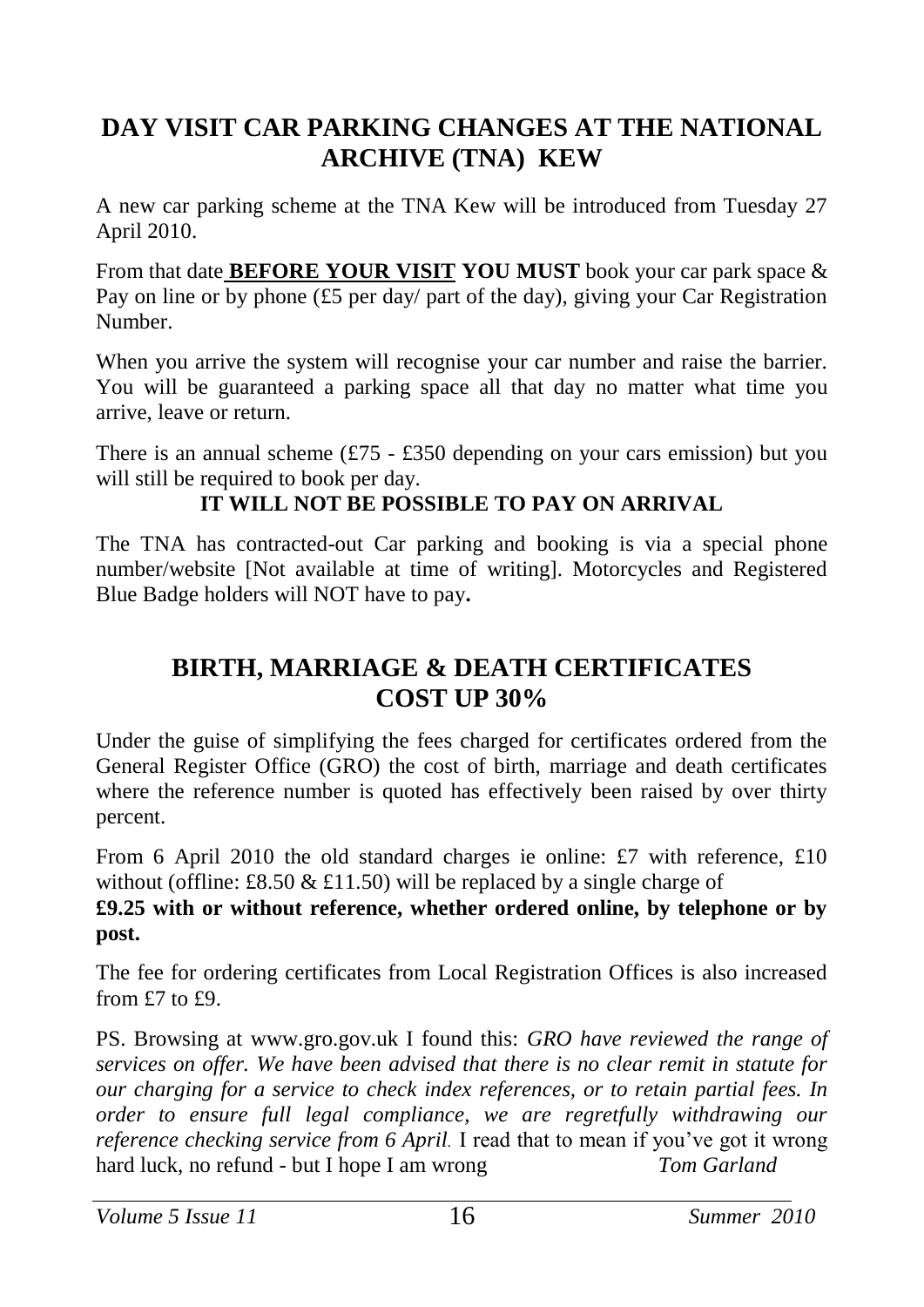## *Roger Lewry the FFHS Archives Liaison Officer offers the answer:*

## **General Register Office certificates**

Following the withdrawal of the reference checking facility I have received confirmation from GRO that if a customer applies for a certificate from GRO and does not have a GRO reference, they are able to supply information to help identify the record. GRO will search in the year they quote together, if necessary, with a year either side. If GRO cannot find the record on this basis, they will refund the fee in full.

Using the "non-quoted reference" route does entail the likelihood of a longer response time for those using the "standard" service. GRO aims to despatch on or by the 4th working day for those quoting a reference, but on or by the 15th working day for those without such a reference.

## **ADMINISTRATION CHARGE FOR CERTIFICATES**

*The following has been received from the FFHS, have you had any problems with administration charges?*

We have recently been asked if it is in order for a local register office to impose an administration charge in addition to the standard cost of  $£7$  for a birth, marriage or death certificate. This is something which has been asked previously but we have again put the question to the General Register Office at Southport.

The answer received yesterday was "Our view remains as expressed in the guidance – that the fees for certificates issued by superintendent registrars are set by statute and a superintendent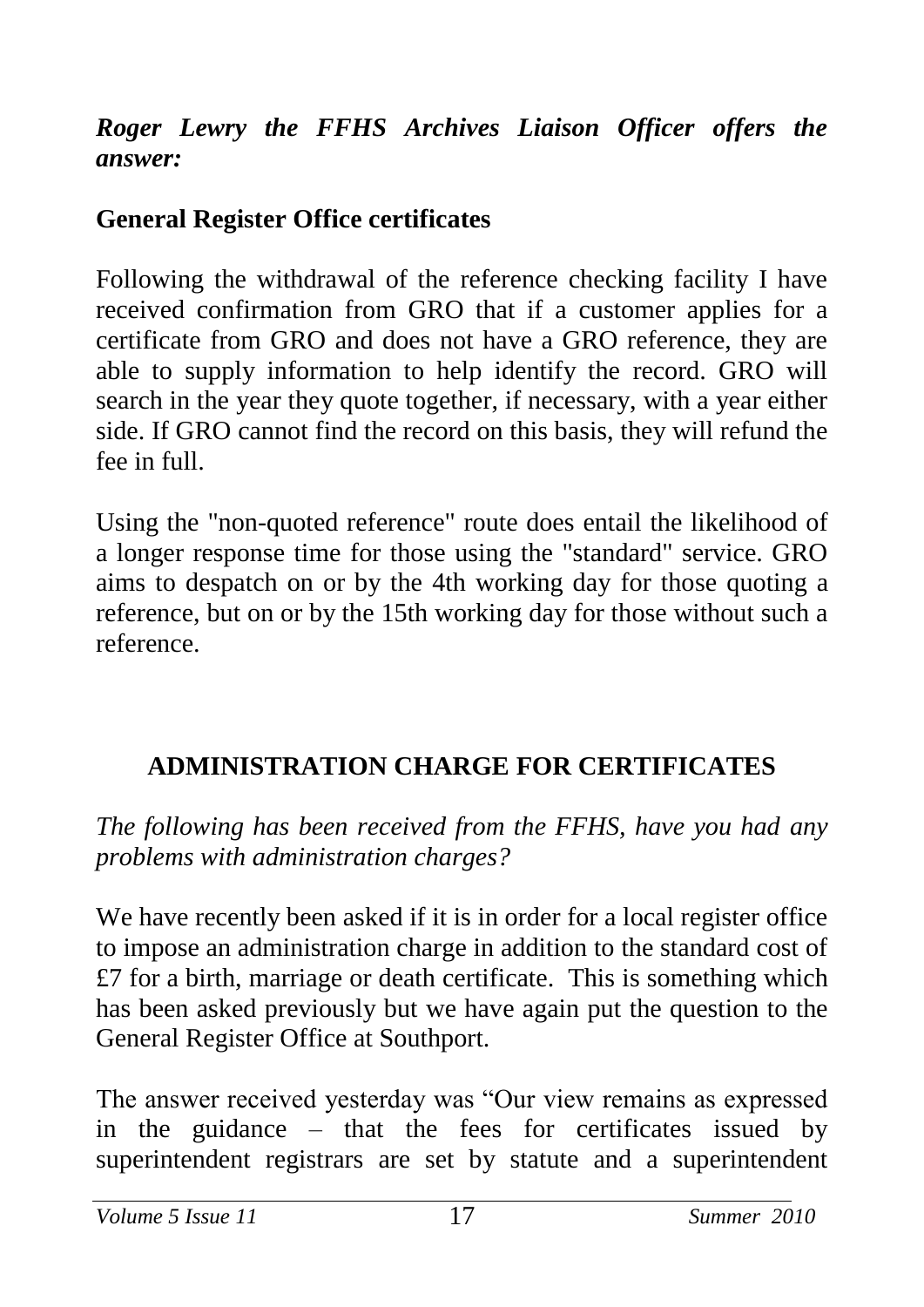registrar has no power to charge an additional fee, such as an administrative charge. Only where the local authority provides an additional, discretionary service, is it able to charge a supplementary fee (to recover the cost) under the powers available to it under the Local Government Act 2003."

In view of this reply it may be pertinent to ask local register offices which do levy such additional charges, under what authority they feel able to do so.

*Roger Lewry FFHS Archives Liaison*

## **FORTHCOMING SPEAKERS**

| $19th$ May            | For the Rest of your Natural Life (Pip Wright)<br>Vaccination and Death Stats (Roy Scott) |
|-----------------------|-------------------------------------------------------------------------------------------|
| $16^{\text{th}}$ June | A Group Photograph – More Research Stories<br>(Andrew Tatham)                             |
| $21st$ July           | The Village Craftsman (Steve Pope)                                                        |
| $18^{th}$ August      | The Times of Coke of Norfolk 1754-1842<br>(Susanna Wade-Martins)                          |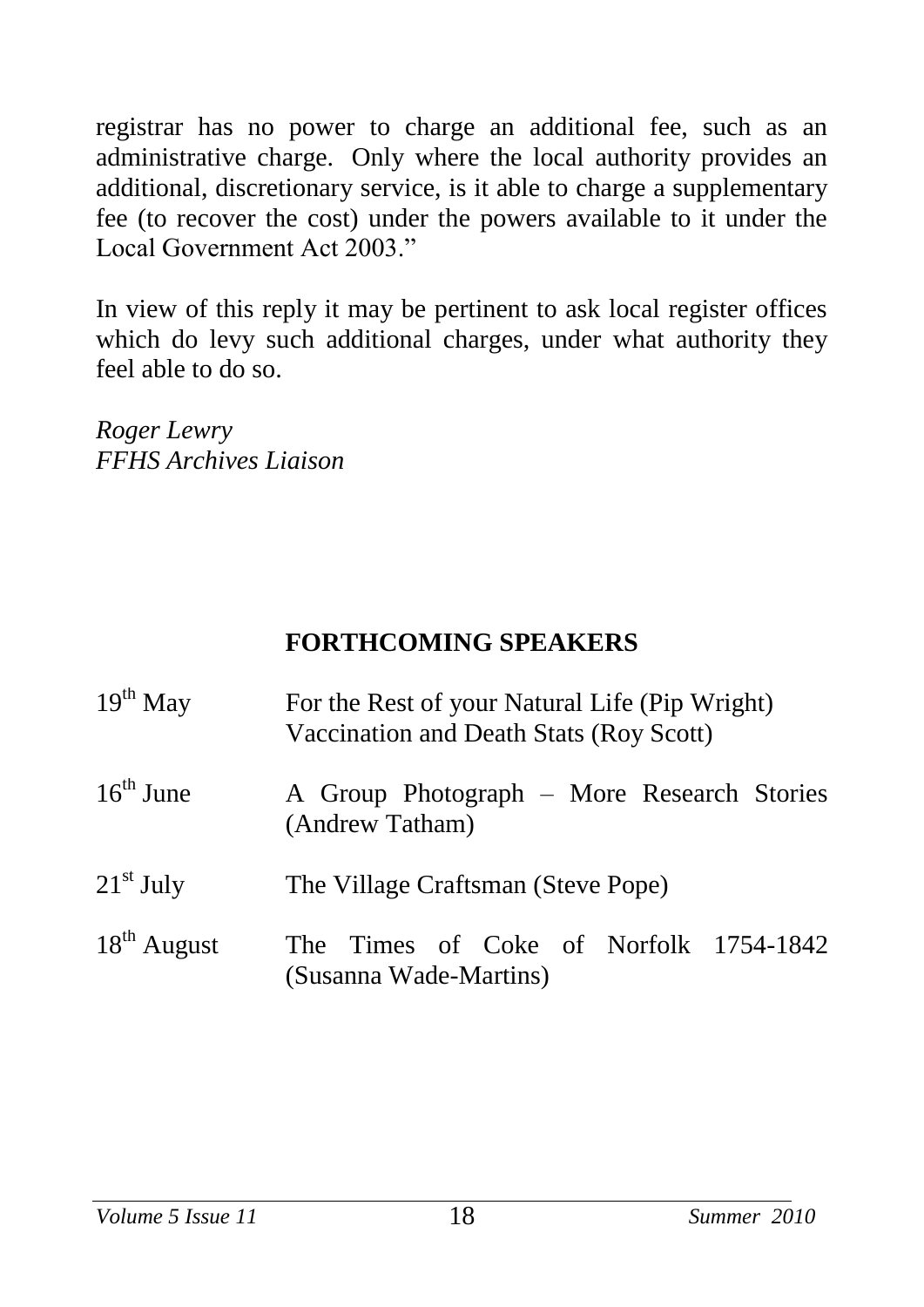## **COMPETITION CORNER**

Thank you to all who entered the competition – the winner this time was Mike Dack from Norwich. Mike wins a book of his choice from the Society's publication list.

Tom has given us the answer in verse ....

#### **Which Year Did The National Health Service Begin?**

In 1946 we had the National Health Service Act. But it took another two years to become a fact. Free health care was the vision of Aneurin Bevan To the people it must have been 'Manna from Heaven'' Free medicine, dentistry and specs - all worth the wait. When did the NHS come into operation? **5 th July 1948**

The question for the Summer Competition is .................

#### *The Titanic struck an iceberg and sank in 1912 – who was the British reigning monarch at the time?*

Answers to Kate please by  $21<sup>st</sup>$  July 2010 ... either

*email* [\(familyhis@aol.com\)](mailto:familyhis@aol.com) or *post* (address on back cover of this Newsletter), or *bring* your answer to the meeting on  $21<sup>st</sup>$  July and hand them to Sue when you sign in.

Correct answers will be put into a bag and drawn at the July meeting.

There is one prize, which is the winner's choice of any one of the Society publications, including postage, which will be sent to the winner's address.

Open to members only, UK or overseas. One entry per member. Please include your membership number with your entry.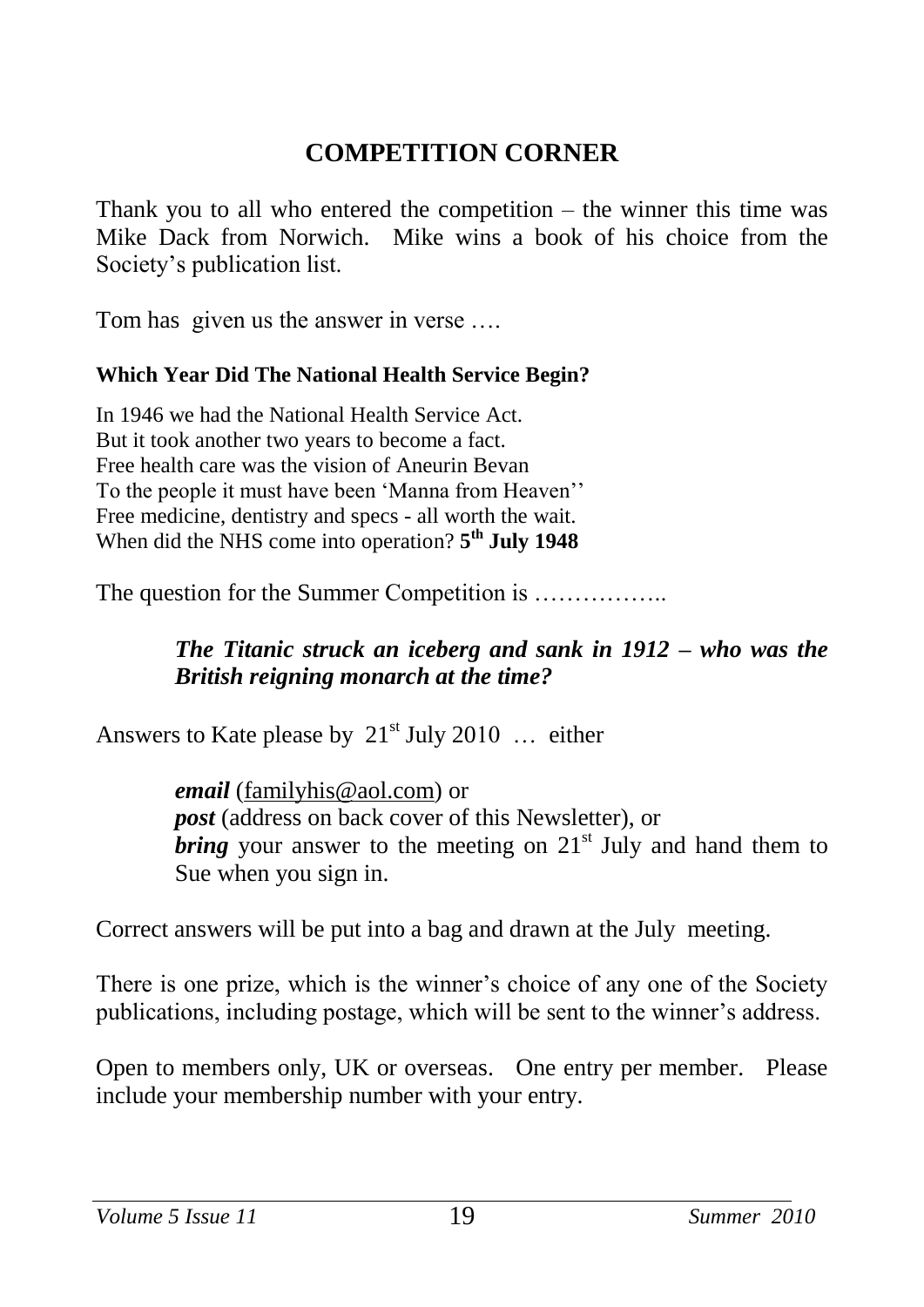## **RELEASE OF THE NATIONAL BURIAL INDEX V3**

The latest version of the National Burial Index (NBI3) is finally released. It contains over 18 million burial records on a single disk. This includes all the records from versions one and two. It will run on windows 98/XP/Vista/7 and needs at least 2.8GB of free disk space for it is installed on the PC hard drive. It is not suitable for Apple Mac users.

To recap, the NBI was originally conceived to compliment to the Baptisms & Marriage Indexes in the International Genealogical Index (IGI). It is a database of burial entries recorded in parish, Nonconformist, Roman Catholic, Quaker and cemetery English and Welsh registers. The majority of these have been extracted and submitted by Family History Societies. There are no set areas or dates, some parishes are covered from 1538 to 2008; others have just a few years. Some counties are well represented others are not. Norfolk's 176,000 entries were mostly inputted by us (MNFHS) hence the vast majority, but not all, refer to burials within a tenmile radius of Dereham. However, if your Norfolk ancestors strayed over the border and were buried in Suffolk there are a staggering 1,256,000 burial entries for that county

NBI3 costs £30 and can be purchased from GENfair.co.uk. However, if you purchased version two, you may do a trade-in and purchase the new version for £15 by returning the first disk of NBI2 to FFHS Services. For more details and order forms visit www.ffhs.org.uk and go to the NBI pages.

## **MAPS FOR FAMILY HISTORIANS**

Maps only start to be of interest to family historians when drawn at a sufficiently high scale to allow us to see our forebears in their surroundings, either rural or urban. This means that they must be at a scale of at least one inch to a mile and preferably greater than this. In England and most parts of Wales, Scotland and Ireland the first maps produced at this scale were the county maps published from 1699 to 1830. The most prolific period for these maps was from1750 and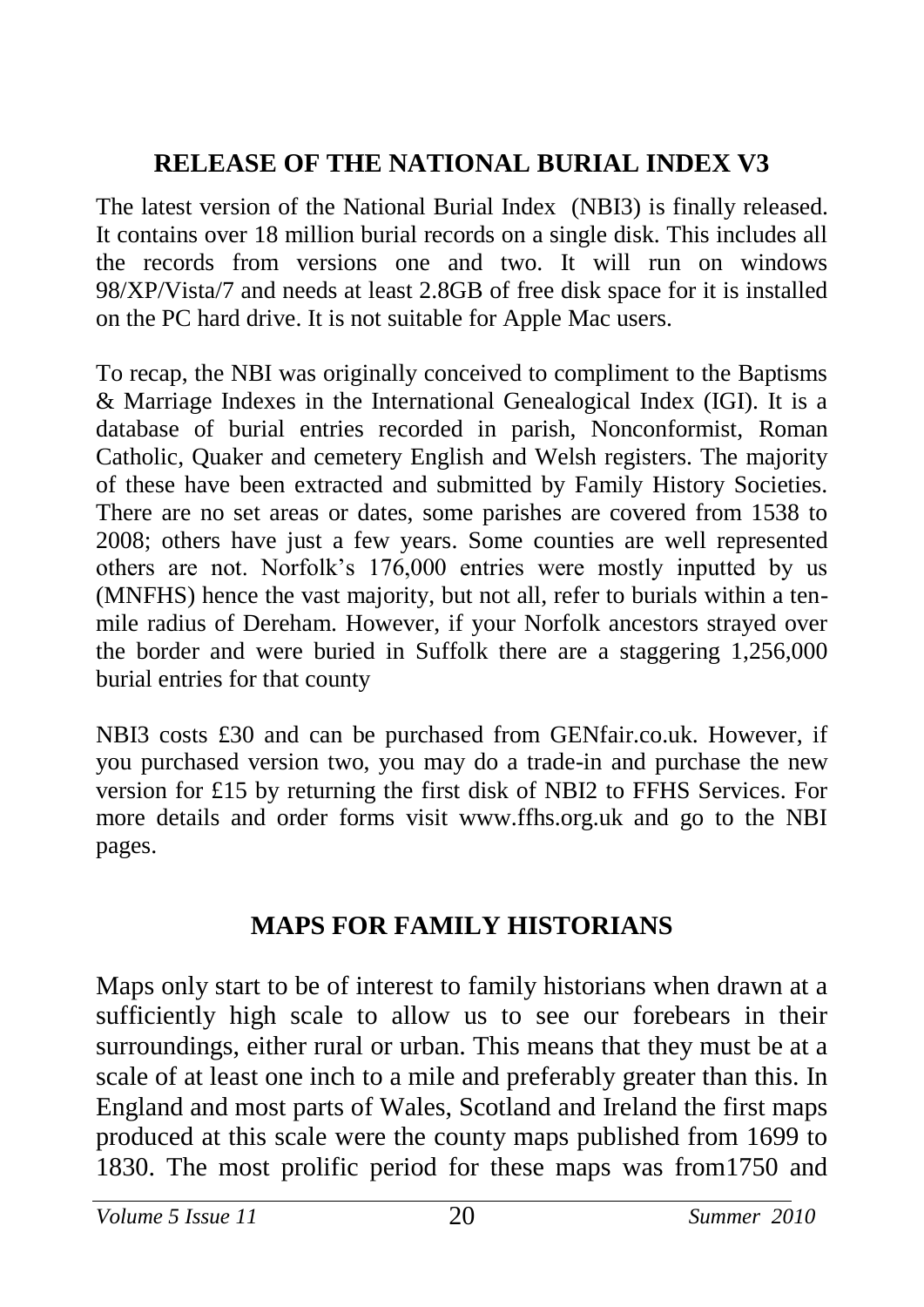every English county, apart from Cambridgeshire, has at least one map at this scale. They were produced by private enterprise, by individual surveyors and cartographers, unlike the situation in France where the maps were created under State supervision. The quality and accuracy of these maps does vary from county to county but we are fortunate that the maps produced for our area (Joseph Hodskinson's 1783 map of Suffolk and William Faden's 1797 map of Norfolk) are of a particularly high standard. They allow us to see the landscape towards the end of the eighteenth century when both counties had extensive commons, heaths and greens which were to disappear over the subsequent thirty years with Parliamentary Enclosure. The Norfolk map has over seven hundred names attached to properties and while most are wealthy landowners, gentry and clergy they do allow us to picture the countryside in which more ordinary folk worked and travelled. Faden's Norfolk map can be seen, in its original state and in a digitally redrawn form at [www.fadensmapofnorfolk.co.uk](http://www.fadensmapofnorfolk.co.uk/) and Hodskinson's Suffolk map will be available at the end of this year. William Faden also published in 1788 a map of London and its environs and this can be seen at [www.fadensmapoflondon.co.uk](http://www.fadensmapoflondon.co.uk/) 

Enclosure maps, produced in Norfolk between 1790 and 1830, are drawn at a much greater scale than the county maps and if used with the enclosure documents we can see where up to a quarter of a parish's population lived and worked. About 35% Norfolk parishes have an enclosure map but the coverage for Tithe maps (drawn in the late 1830's) is much greater; four out of every five parishes have a tithe map. To see if your parish is covered by enclosure or tithe maps look at E-Map Explorer at [www.historic-maps.norfolk.gov.uk](http://www.historic-maps.norfolk.gov.uk/) If the enclosure and tithe maps are used in conjunction with the 1841 census it is possible to 'repopulate' a village to see where many individuals and families lived. If the parish is fortunate to have other records, like Poor House accounts, parish charity records and poor rate valuations it is possible to tease out fascinating details of up to half of the parish inhabitants. *Andrew Macnair*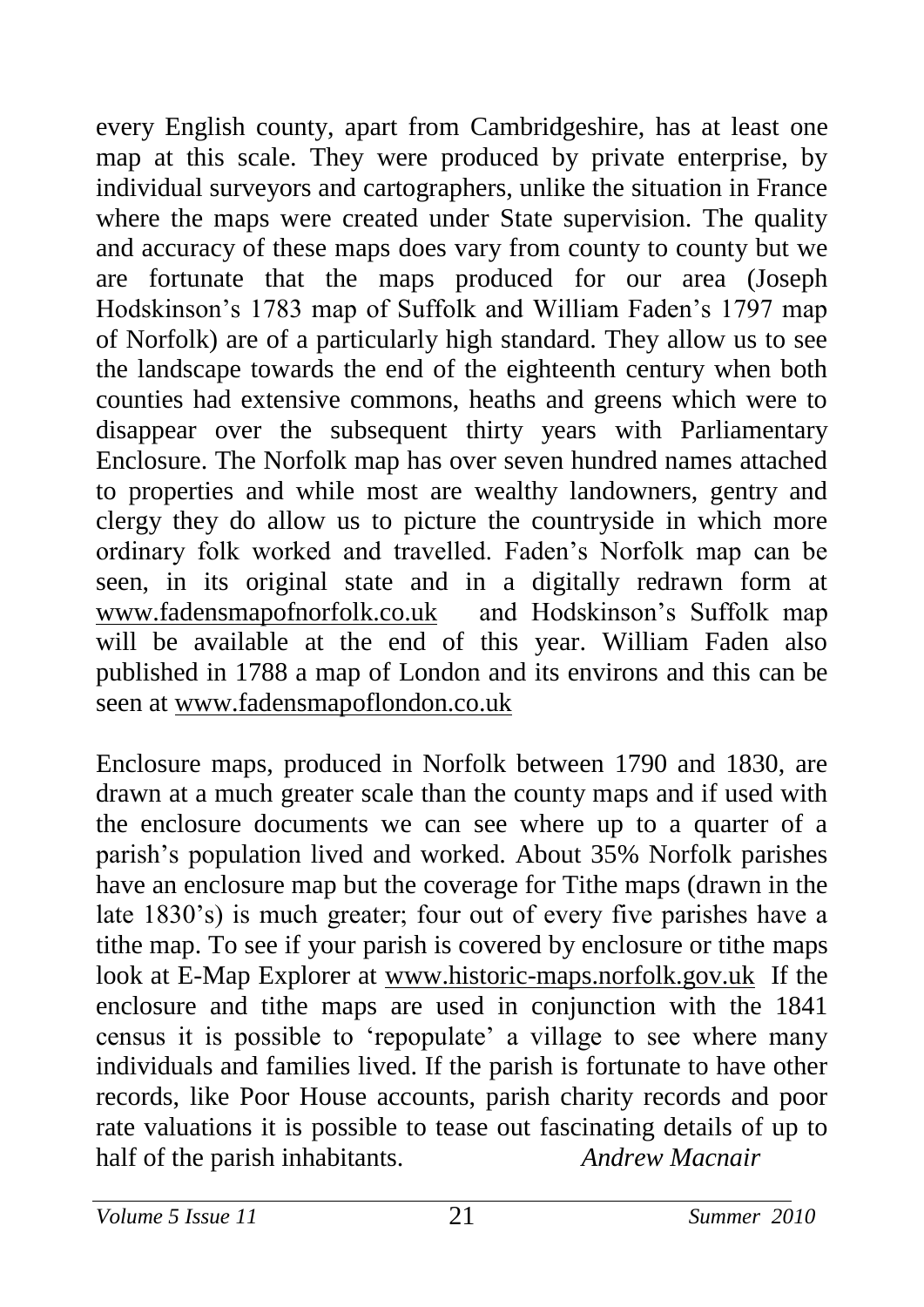

*Please be aware that any contract or agreement made between members and members or researchers/ advertisers is on their own terms, and is therefore not the responsibility of the Society. However, we would like to know of any problems encountered and may cease accepting advertising.*

# **NORFOLK RESEARCH**

Parish Records and Census Searches £5 per hour Send S A E for details to: W Hepburn, 11 Preston Avenue, Wymondham, Norfolk NR18 9JE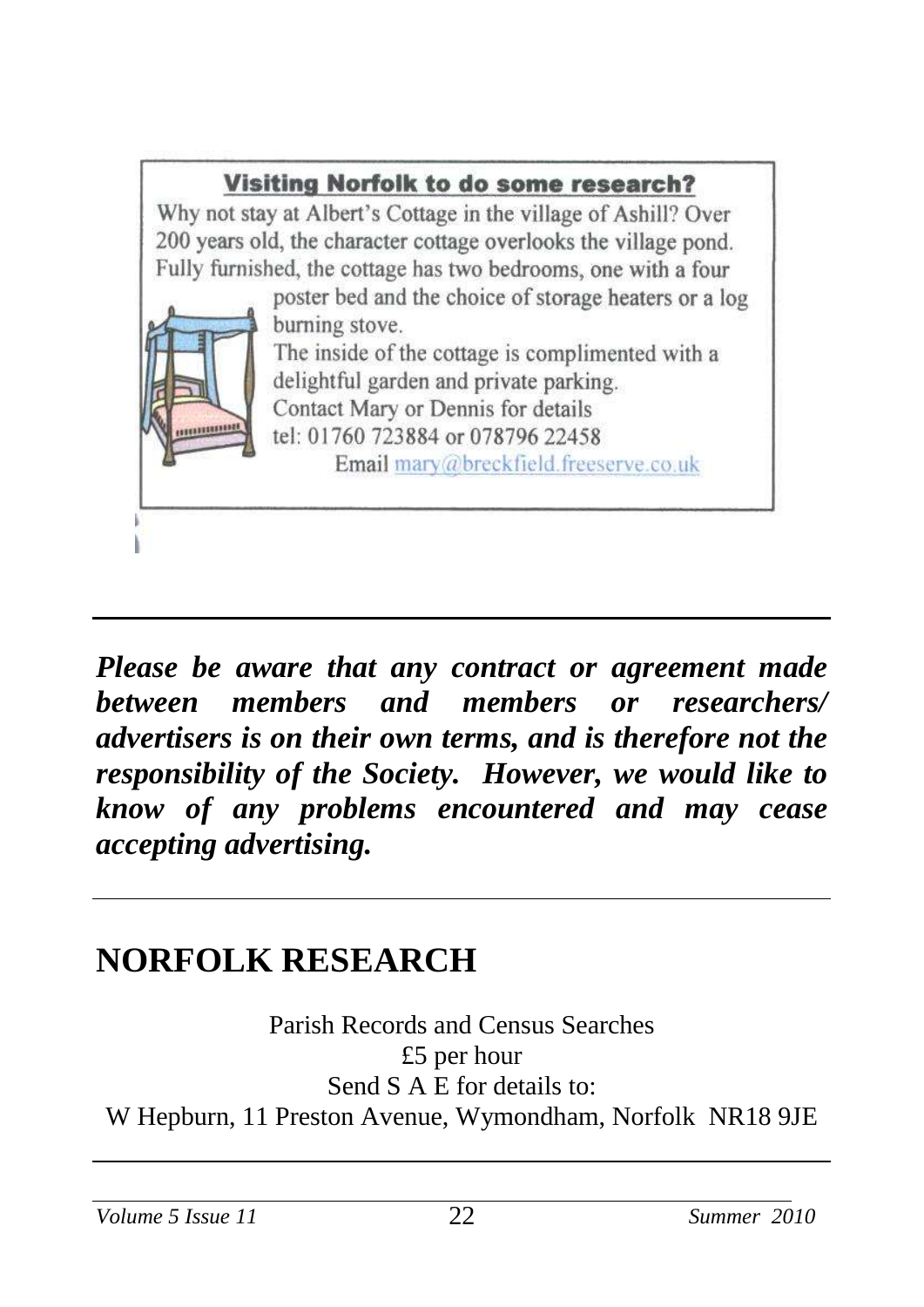# **Tracing Your Family Tree? Norfolk**

**Suffolk, Cambridgeshire, Essex and Lincolnshire**

# **Professional Researcher**

## **Gill Blanchard BA, MA Post. Grad. Cert. Ed (PCE)**

## **Record Office and Freelance since 1992**

## **Family History Courses available**

**84 Rupert Street Norwich, Norfolk NR2 2AT**

**Tel: 01603 633232**

**[gblanchard@pastsearch.co.uk](mailto:gblanchard@pastsearch.co.uk) [www.pastsearch.co.uk](http://www.pastsearch.co.uk/)**

**I am a qualified historian and researcher providing a full range of services including: Compiling Family Trees, Writing Your Family History, Local History, House History & Photography**